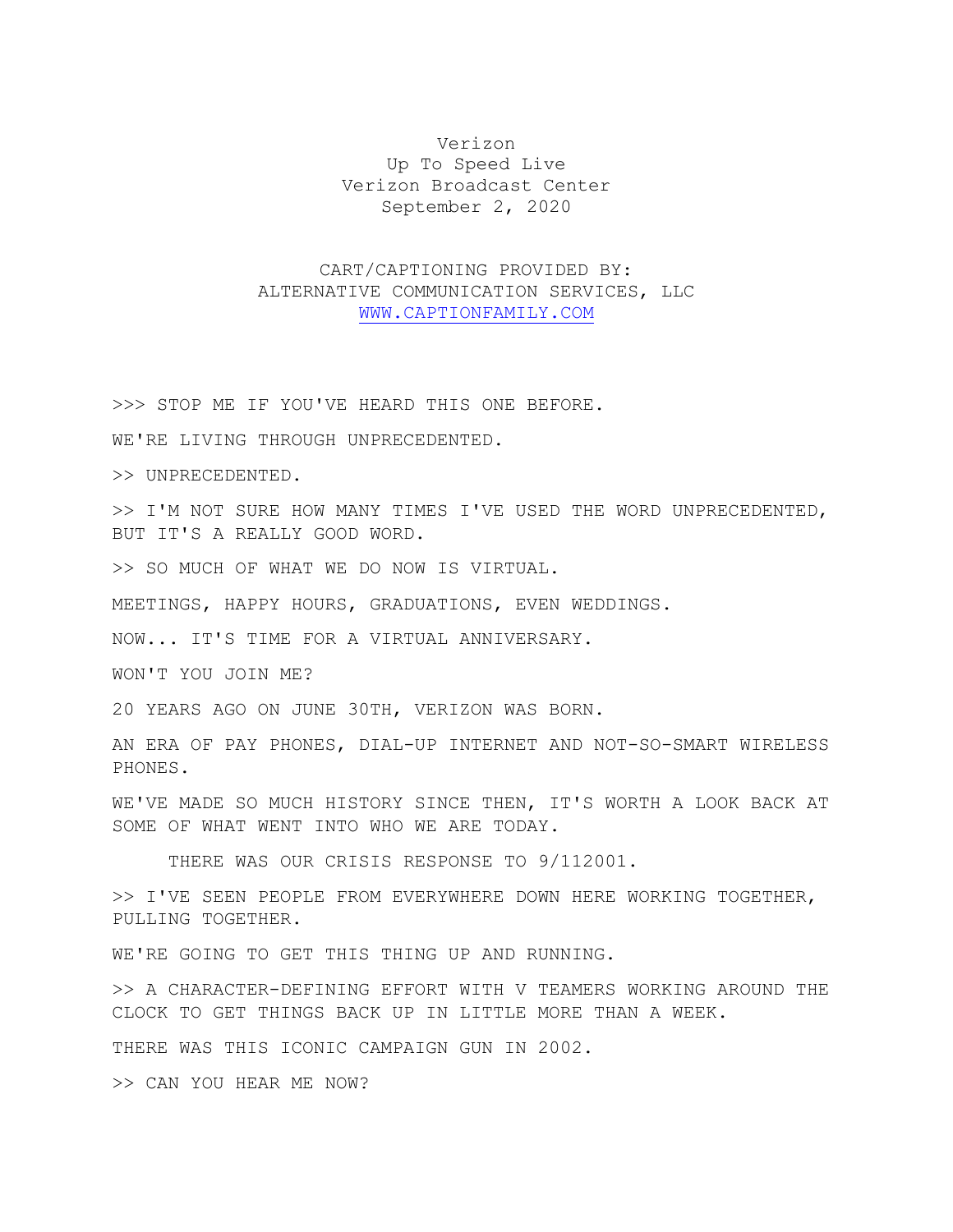CAN YOU HEAR ME NOW?

GOOD.

>> SOME OF YOU ARE SO YOUNG, YOU MAY NOT KNOW THIS GUY WORKED FOR US FIRST.

THERE WAS THE BIRTH OF OUR VERIZON CREDO IN 2004.

>> WHO IS THIS COMPANY THAT WE CALL VERIZON? >> OUR HISTORIC PIONEERING OF MASS SCALE FIBER OPTICS TO THE HOME WITH FIOS.

OUR RECOVERY RESPONSE TO HURRICANE KATRINA.

>> WE'RE INTO HELPING PEOPLE.

GIVING THEM AN OPPORTUNITY TO CALL THEIR FRIENDS AND FAMILY.

>> RUNNING TO A CRISIS IS SOMETHING THAT WILL CONTINUE TO DEFINE US YEAR AFTER YEAR.

OUR ACQUISITION OF MCI WHICH EXPANDED VERIZON BUSINESS GROUP'S GLOBAL SCALE.

WE REACH MORE THAN 150 COUNTRIES AND ALMOST ALL THE FORTUNE 500 PARTNER WITH US.

THERE'S OUR MORE-RECENT ACQUISITIONS OF AOL AND YAHOO, NOW IN OUR MEDIA GROUP.

NOT ONLY ARE THESE ICONIC AND LOVED GLOBAL BRANDS, BUT THEY ALSO HAVE SOME OF THE MOST FORWARD-THINKING TALENT WHEN IT COMES TO DIGITAL CONTENT, ANALYTICS AND NEXT GEN PLATFORMS.

THERE'S OUR OBSESSION WITH BEING A NETWORK LEADER IN 4G, FIOS, 5G, ONE FIBER AND NEXT.

IT'S ABOUT THE SUPERIOR EXPERIENCES WE DELIVER FOR TODAY AND GROUND BREAKING ONES WE'RE BUILDING FOR TOMORROW.

OUR PROFOUND SUPPORT OF OUR V TEAM, DAY-BY-DAY, WE KEEP CREATING A MORE AUTHENTIC, EMPOWERING AND INCLUSIVE ENVIRONMENT, BECOMING THE COMPANY EVERYONE WANTS TO BE PART OF.

AND OUR COMMITMENT TO SOCIETY, SUCH AS OUR VERIZON INNOVATIVE LEARNING SCHOOLS, OUR SUSTAINABILITY LEADERSHIP AND THE HEART FELT WORK WE DO TO MAKE THE WORLD A BETTER PLACE.

ANNIVERSARIES ARE A REMINDER OF HOW FAR WE'VE COME.

THEY'RE ALSO A CELEBRATION OF THE POWER OF STICKING TOGETHER.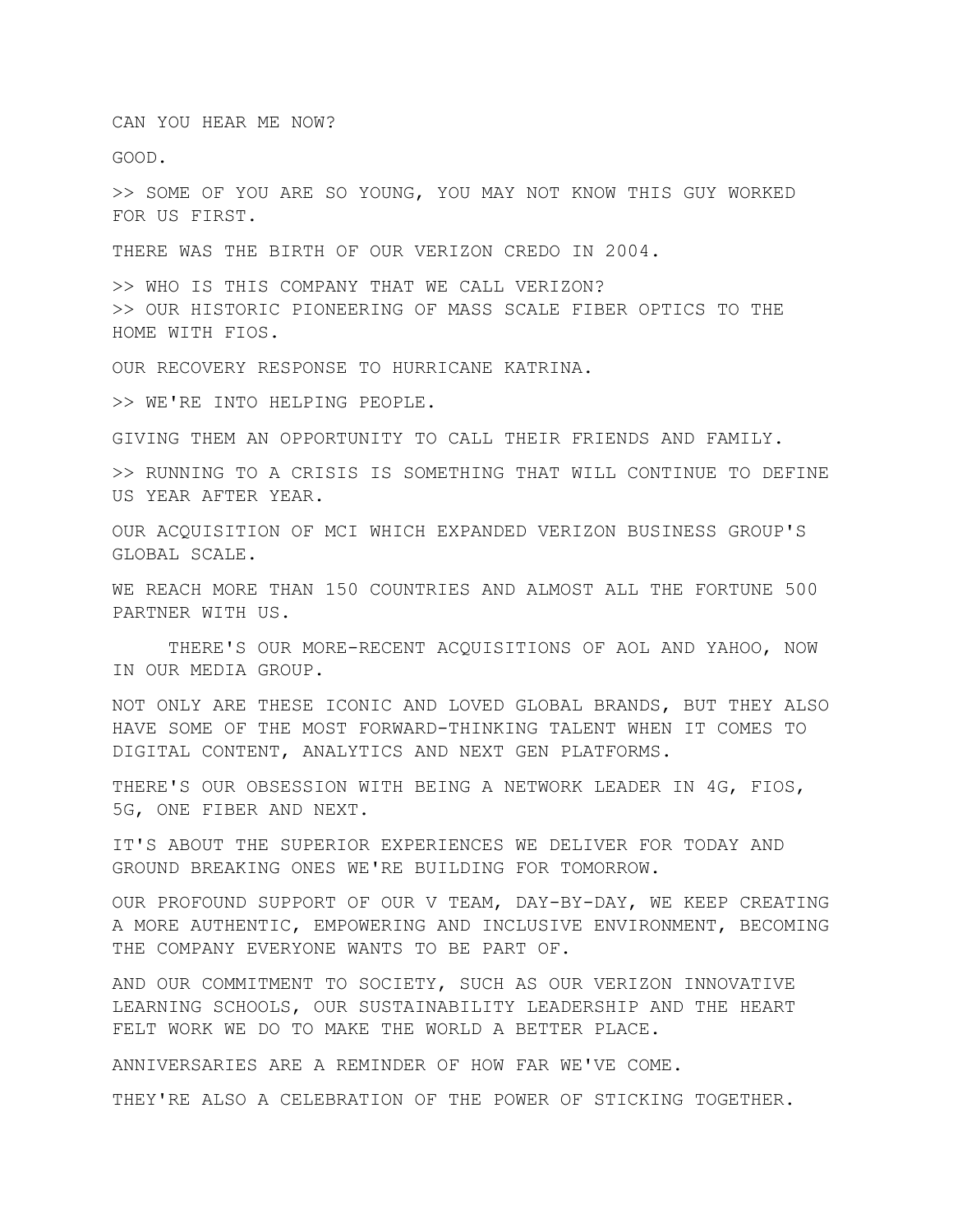IT'S ABOUT THE PAST WE SHARE, THE FUTURE WE'RE BUILDING AND ALL OF OUR EFFORTS TO KEEP THE WORLD MOVING FORWARD.

SO... HAPPY ANNIVERSARY V TEAMERS.

HERE'S TO OUR NEXT 20.

A LOT HAS HAPPENED IN OUR 20-YEAR HISTORY.

WE'VE MOVED THE WORLD FORWARD IN SO MANY DIFFERENT WAYS.

AND THROUGH IT ALL, THERE'S ONE THING THAT'S KEPT US ON THE SAME PAGE.

>> WHO IS THIS COMPANY THAT WE CALL VERIZON?

>> WE RUN TO A CRISIS, NOT AWAY.

>> WE SEE CRISIS AND CHANGE AS OPPORTUNITIES.

>> NOT THREATS.

>> WE KNOW TEAM WORK.

>> ENABLES US TO SERVE OUR CUSTOMERS BETTER AND FASTER.

>> WE BELIEVE INTEGRITY.

>> IS AT THE CORE OF WHO WE ARE.

>> WE ARE COMMITTED TO BEING PART OF THE SOLUTION.

>> FOR SOME OF OUR WORLD'S BIGGEST CHALLENGES.

>> TO MAKE THE WORLD IN WHICH WE WORK, BETTER THAN IT WAS YESTERDAY.

>> WE KNOW OUR BEST IS GOOD FOR TODAY -- TOMORROW, WE'LL DO BETTER.

>> THESE ARE JUST SOME OF THE LINES FROM OUR VERIZON CREDO.

AND THIS IS WHO OUR CREDO IS FOR.

>>> MY NAME IS COREY.

I'M MANAGING DIRECTOR IN VERIZON BUSINESS GROUP.

I LIVE IN RALEIGH NORTH CAROLINA.

I'VE BEEN WITH VERIZON ABOUT TEN YEARS.

MY WIFE AND I RECENTLY HAD OUR FIRST CHILD, AVERY IS A 9-MONTH-OLD.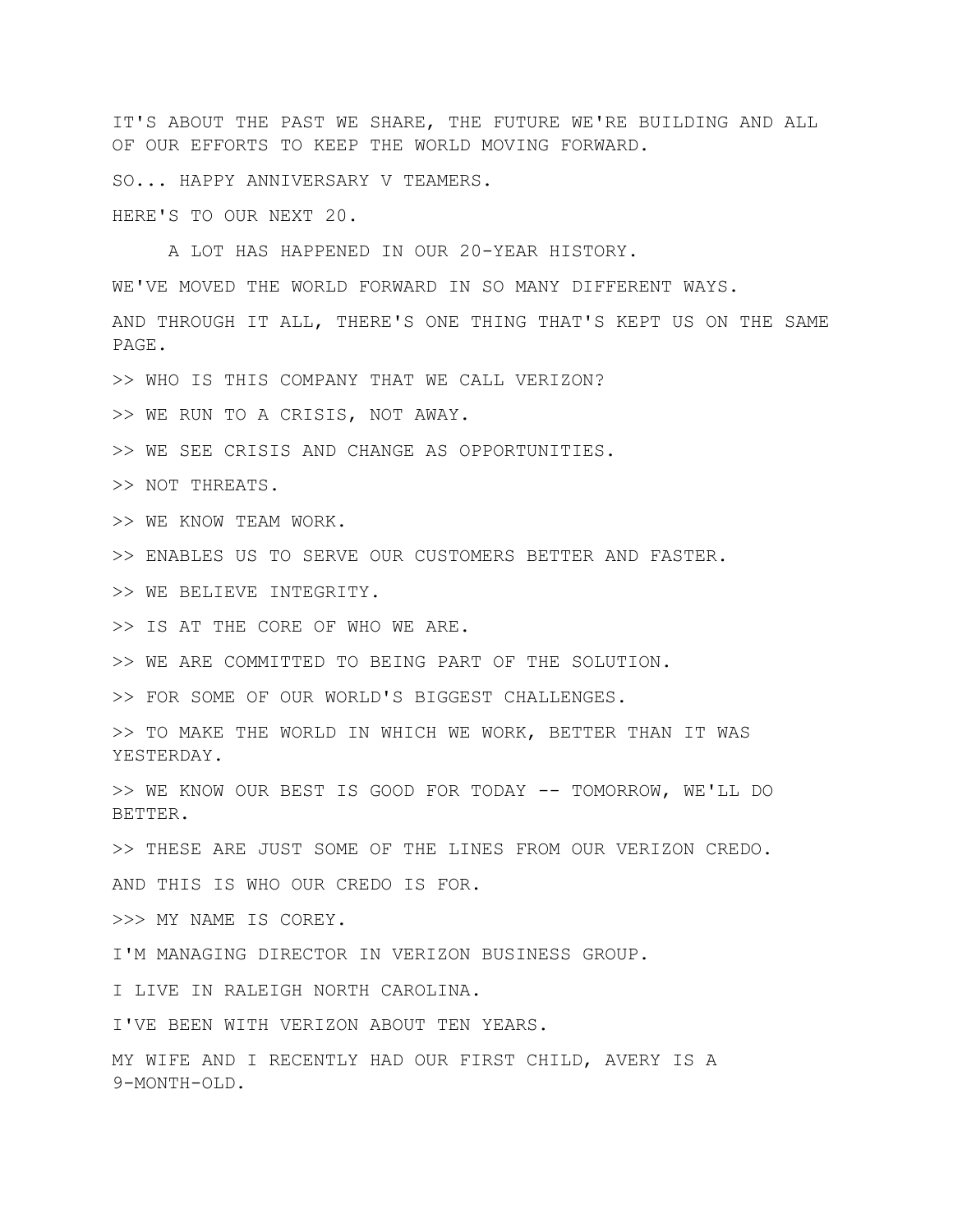I ENJOY SPENDING AS MUCH TIME AS I CAN WITH HIM DOING WHATEVER HE LIKES TO DO.

I JOINED VERIZON TO BEGIN MY CAREER, BEFORE THAT, I GRADUATED FROM EAST CAROLINA UNIVERSITY.

GO PIRATES!

VERIZON'S ALWAYS BEEN THE GOLD STANDARD IN TELECOM, IT REMAINS INNOVATIVE IN TECHNOLOGY, I WAS INSPIRED TO JOIN BECAUSE OF THE CULTURE, THE PEOPLE, AND I HAVE A LOT OF RESPECT FOR THE BRAND.

VERIZON HAS EVOLVED FROM A TELECOM TO MORE OF A TECHNOLOGY ORGANIZATION.

I'VE BEEN IMPRESSED WITH THE WAY WE'VE BEEN TRAILBLAZERS IN TECHNOLOGY.

I'M CONSTANTLY MOTIVATED BY PEOPLE I WORK WITH ACROSS THE GLOBE AND THE FOCUS THAT WE'VE GOT FOR THE CUSTOMER EXPERIENCE AND BRINGING THE BEST OF VERIZON TO THEM.

I STARTED OUT, OUT OF COLLEGE AND I JOINED VERIZON, WORKING BACKBONE OPERATIONS, OVERNIGHT SHIFT, I WAS ABLE TO COMPLETE MY MASTERS, VERIZON SUPPORTED ME IN THAT ENDEAVOR.

I WAS ABLE TO COMPLETE MY MASTERS IN BUSINESS ADMINISTRATION DURING MY TENURE AT VERIZON.

I'M INTERESTED IN MAKING SURE THAT OUR CUSTOMERS CONTINUE TO CARE FOR -- I'M VERY FOCUSED ON TRYING TO BRING THE BEST OF VERIZON, FOCUS ON ENHANCING MY EMPLOYEE'S CAREER PROGRESSION AND DEVELOPING THEM INTO WHAT THEY WANT TO DO.

I'M ALSO VERY INTERESTED IN BRINGING 5G AND THE FOURTH INDUSTRIAL REVOLUTION TO OUR CUSTOMER BASE.

I LIKE TO FANCY MYSELF AS A CARD TRICK ENTERTAINER, SO... ONCE IN AWHILE, I PULL OUT CARD TRICKS AT PARTIES AND EMBARRASS MY WIFE, BUT I HAVE FUN WITH IT.

I WOULD ENCOURAGE THEM TO THINK ABOUT VERIZON AS BEING A TECHNOLOGICAL TRAILBLAZER THAT IS A COMPANY THAT CARES DEEPLY FOR THEIR EMPLOYEE BASE, AS WELL AS CONTINUES TO FOCUS ON THE CUSTOMER.

WE'RE DOING SOME REALLY SLICK THINGS IN TECHNOLOGY AND WE ALWAYS CARE FOR OUR EMPLOYEES FIRST AND FOREMOST.

A REAL INSPIRATIONAL MISSION STATEMENT THAT WE'VE GOT.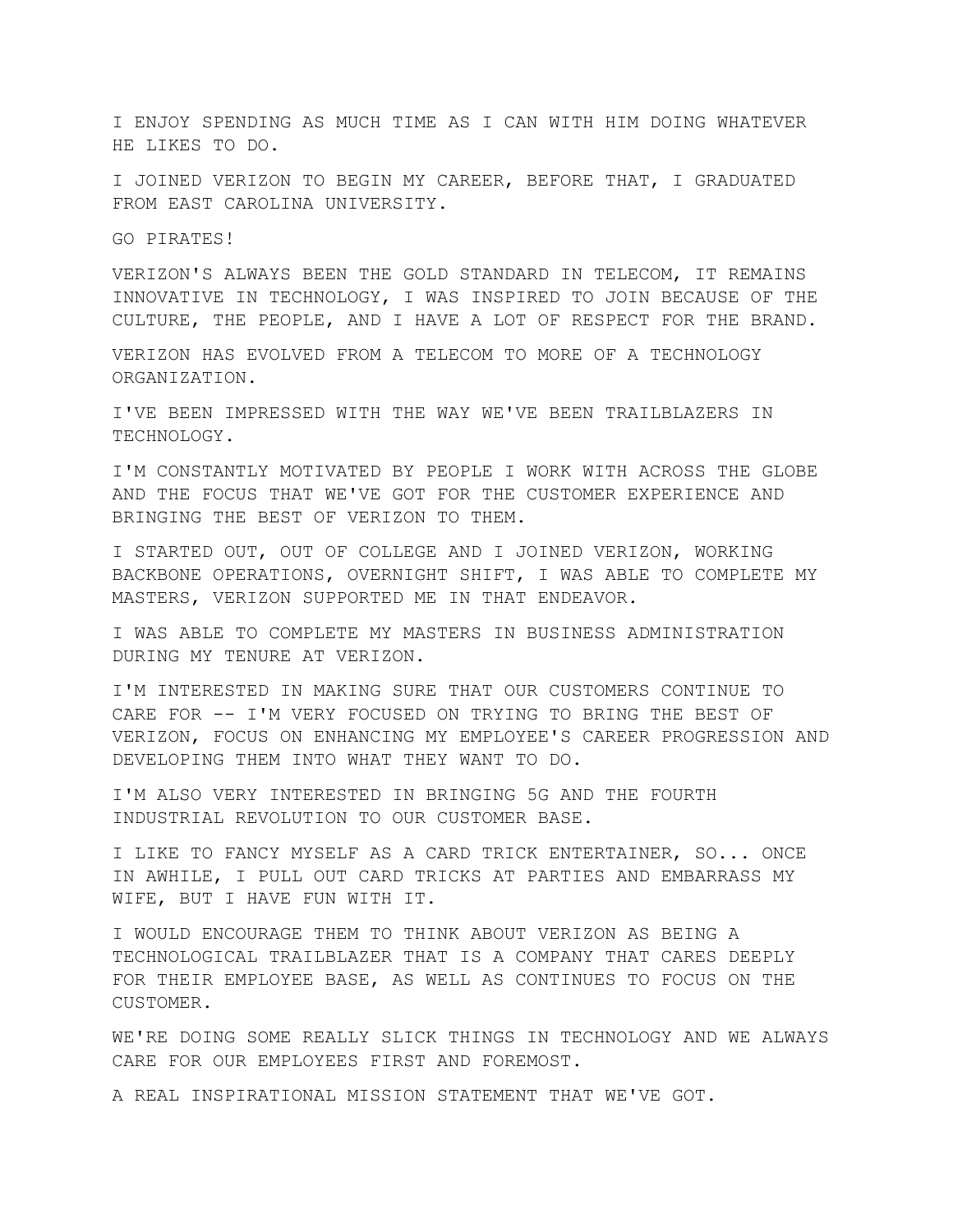>>> THIS QUARTER WAS REALLY OUR FIRST STEP INTO THE NEW NORMAL AND AN OPPORTUNITY FOR US TO REWRITE THE RULE BOOKS.

>> DESPITE ALL THE OBSTACLES, OUR GN&T TEAM CONTINUES TO EXCEED TARGETS.

AS TRAFFIC PATTERNS IN OUR NETWORK SHIFTED, OUR ENGINEERS ADJUSTED RESOURCES AND INCREASE CAPACITY -- WE CONTINUE TO INNOVATE 5G, PARTNERING IN TRIALS OF DSS TECHNOLOGY WHICH WILL ENABLE 4G AND 5G ON THE SAME BAND OF SPECTRUM.

WITH PIVOTAL REPEATERS TECHNOLOGY, WHICH AMPLIFIES THE REACH OF EXISTING MISDEMEANOR WAVE NODES.

WE LIT UP MOBILE 5G IN SAN DIEGO.

5G HOME IN DETROIT KEPT EVOLVING 5G HOME NETWORK IN HOUSTON, INDY AND L.A. WE INTRODUCED THE 5G VIRTUAL LAB TO ADVANCE THEIR NEXT GEN SOLUTIONS.

WE CONTINUED WITH RAVE REVIEWS FROM OPEN SIGNAL, JD POWER GIVING US GREAT REVIEWS FOR 4G, 5G AND FIOS.

OUR RESPONSE TEAM ANSWERED EVERY CALL TO SUPPORT ESSENTIAL SERVICES.

OUR FIELD TEAMS KEPT EVOLVING.

DUE TO THE PANDEMIC, OUR TECHNOLOGY TEAM DELIVERED YEARS WORTH OF TRANSFORMATION IN A MATTER OF MONTHS.

>> DURING THE QUARTER, WE CONTINUED TO EVOLVE OUR RESPONSE.

THAT MEANT RAPID REDEPLOYMENT OF A LARGE PORTION OF OUR RETAIL TEAM, CONSTANTLY EVOLVING.

OUR CUSTOMERS DIGITALLY INTERACT WITH US AND BRINGING TOUCHLESS RETAIL TO OUR STORES WITH A CLEAR FOCUS ON SOCIAL DISTANCING AND A NATION-WIDE CURB-SIDE PICK-UP PILOT.

WE LAUNCHED MOTOROLA EDGE PLUS.

THE SAMSUNG GALAXY, S20, 5G AND THE LATEST IPHONE, THE SE.

WE ALSO LAUNCHED A WORLD FIRST, THE LENOVO FLEX 5G.

THE FIRST PC BUILT FOR 5G ULTRA WIDEBAND.

WE INTRODUCED OUR OWN SPECIAL VERIZON VISA CARD AND DEMAND FOR CUSTOMERS IS ALREADY SKY HIGH.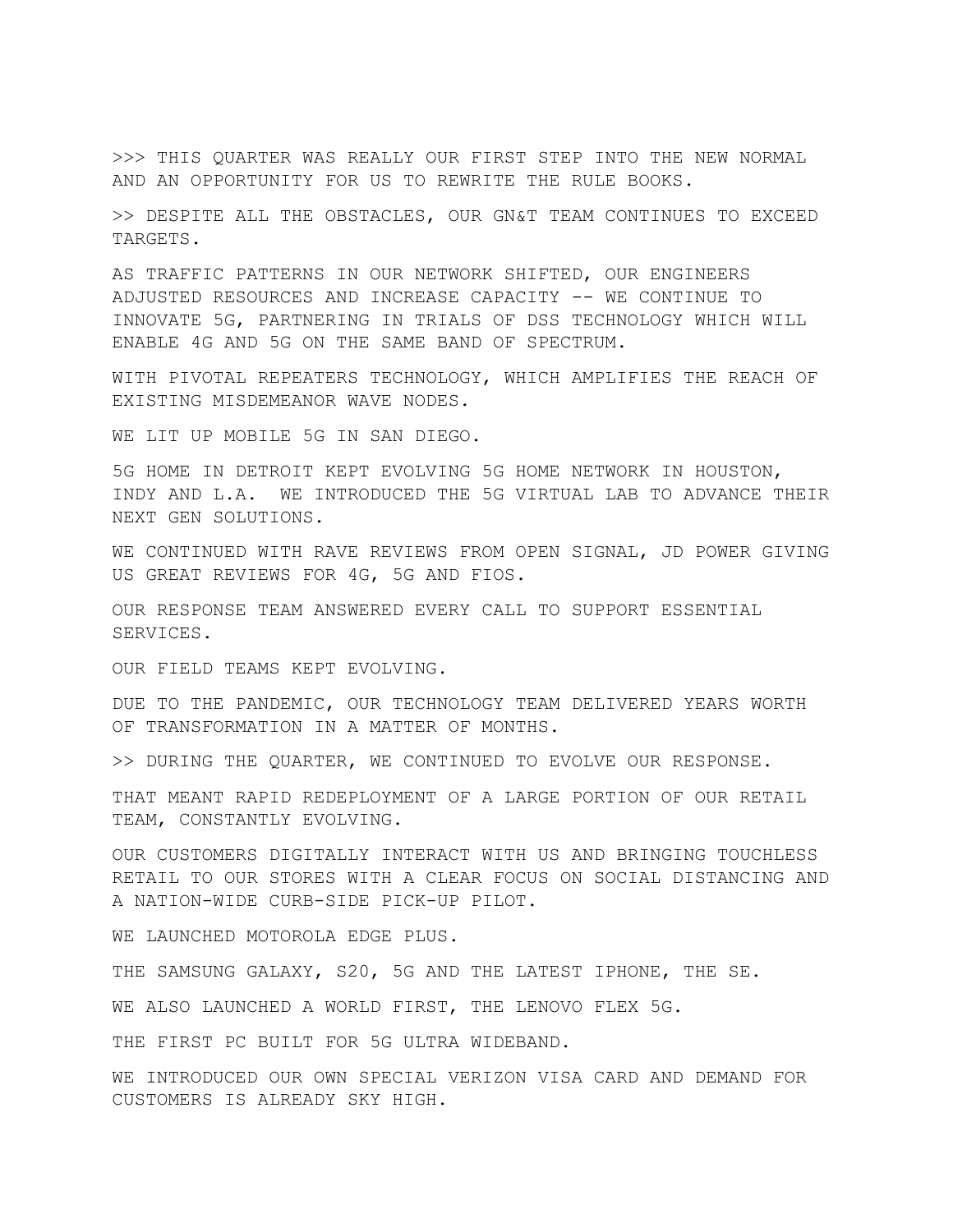WE CREATED NEW PREPAID PLANS TO REWARD CUSTOMERS THE LONGER THEY STAY.

WE OFFERED EVEN MORE ENTERTAINMENT OPTIONS, WE GAVE STUDENTS OUR BEST PRICING, WITH A NEW STUDENT DISCOUNT.

WE CELEBRATED THE SECOND ANNIVERSARY OF VISIBLE -- OUR ALL-DIGITAL CARRIER AND HELPED CUSTOMERS AVOID OVER 5 BILLION ROBO CALLS TODAY.

MAKING US THE LEADER IN THE INDUSTRY.

>> VERIZON BUSINESS HELPED OUR CUSTOMERS IN SECOND QUARTER REACT AND REBOUND AS THEY FILLED THE BUSINESS CONTINUITY DISASTER RECOVERY PLANS TO REALLY MEET THEIR CUSTOMER REQUIREMENTS.

WE PROVIDED CRITICAL CONNECTIVITY AND DEVICES TO ENABLE DISTANCE LEARNING, INCLUDING WITH THE LOS ANGELES UNIFIED SCHOOL DISTRICT AND THE STATE OF CALIFORNIA.

WE STOOD UP VIRUS TESTING IN QUARANTINE CENTERS AND PROVIDED CONNECTIVITY TO TEMPORARY FIELD HOSPITALS AND SHIFTS LIKE THE USNS COMFORT.

WE SUPPORTED OVER 500 SMALL BUSINESSES THROUGH OUR PAY IT FORWARD SMALL BUSINESS BRAND PROGRAM AND WE PROUDLY SERVED MORE THAN 80,000 MEALS TO FRONT LINE HEALTH CARE AND EMS WORKERS IN NEW YORK CITY AND DETROIT, WHICH ALSO SUPPORTED LOCAL RESTAURANTS.

WE CONTINUE TO EXPAND OUR PORTFOLIO OF ADVANCED BUSINESS SOLUTIONS, NONE TIMELIER THAN THE ADDITION OF BLUEJEANS.

WE EXPANDED OUR NETWORK SERVICES PORTFOLIO WITH CISCO'S ENCS FOR A MORE FLEXIBLE AND AGILE NETWORK INFRASTRUCTURE.

LAUNCHED INTEGRATED VIDEO FOR VERIZON CONNECT, ENTERPRISE PLATFORMS, KICKED OFF RETURN TO BUSINESS AS UNUSUAL, THE NEW MONTHLY WEBINAR SERIES FOR ENTERPRISE.

AND RELEASED THE 13TH EDITION OF OUR DATA BREACH INVESTIGATIONS REPORT TO SPARK CRITICAL SECURITY CONVERSATIONS WITH OUR BUSINESS CUSTOMERS AROUND THE GLOBE.

>> WE CONTINUE TO MEET CHANGING CUSTOMER BEHAVIORAL SHIFTS BY INNOVATING ACROSS TRANSCRIPTIONS AND TRANSACTIONS.

WE ACCELERATE OUR 5G INITIATIVES.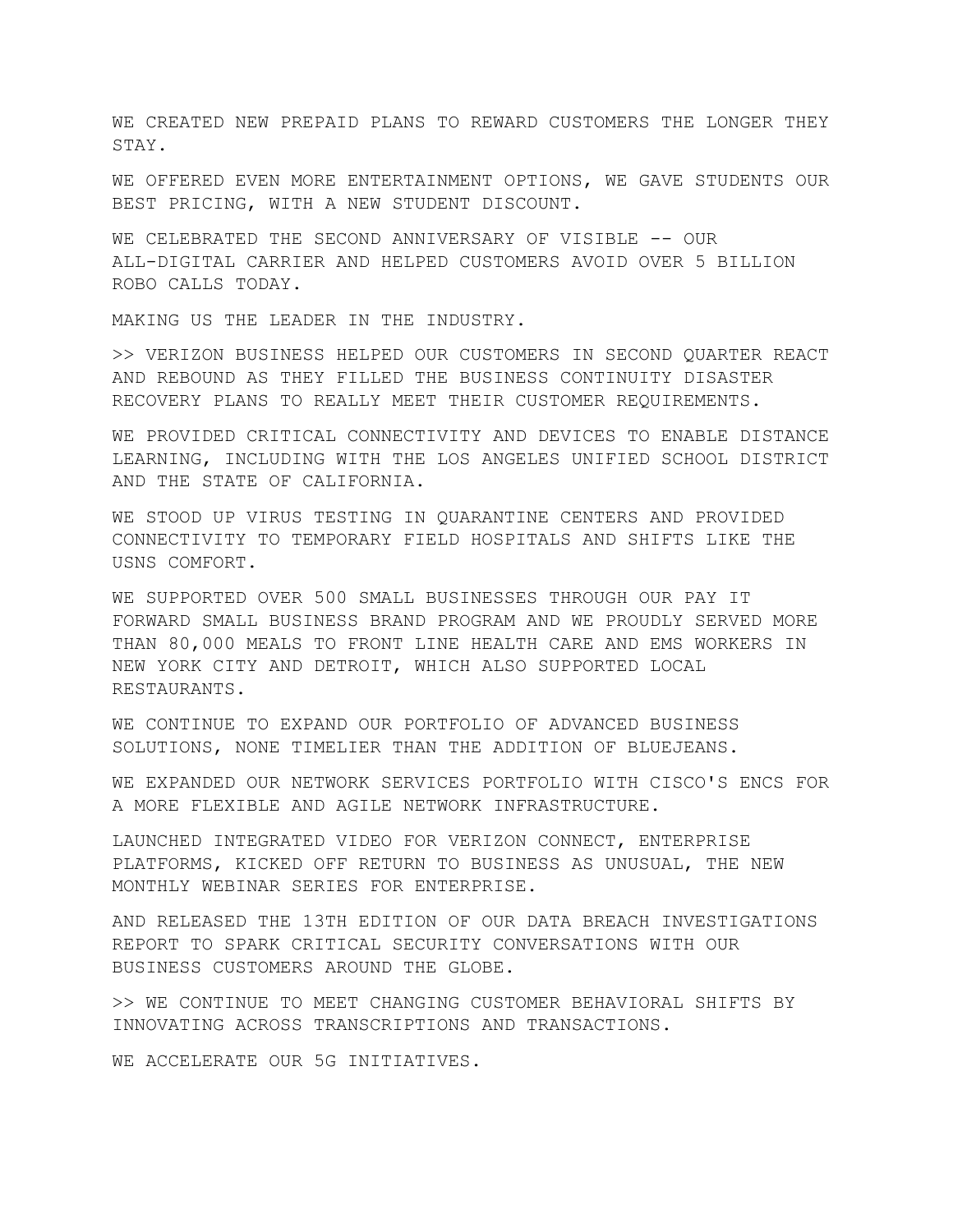THE LAUNCH OF VERIZON MEADSA, IMMERSIVE, NEW SUITE OF AR, VR AND POWER THE FUTURE OF 5G DIVING INTO CONTENT.

WE PARTNERED WITH COOLER SCREENS AND SAMSUNG TO LEVERAGE MORE PERFORMANCE IN HOME AND TV.

WE SAW STEADY INCREASES IN THE NUMBER OF ADVERTISERS ON THE DSP.

WE HAVE WON READERS CHOICE AWARDS FOR ALL NOMINATED CATEGORIES.

ESP, SSP, AD NETWORK VIDEO AND AD NETWORK MOBILE.

THIS IS THE MOST WINS FOR ANY NOMINATED COMPANY.

WE SECURED INDUSTRY FIRST WITH WAL-MART, BY ENABLING YAHOO, TO MAKE USERS THROUGH THEIR INBOX.

NO OTHER E-MAIL PROVIDER ALLOWS USERS TO DO THIS.

WE LAUNCHED YAHOO LIFE, A NEW SITE FOCUSED ON WELL-BEING.

WE DONATED \$10 MILLION TO MENTAL HEALTH ORGANIZATIONS IMPACTED BY COVID-19 AND HEALTH PLATFORMS SMALL BUSINESSES.

>> THIS HAS BEEN ANOTHER INCREDIBLE QUARTER, PROVING, YET AGAIN... WHAT THIS V TEAM IS ALL ABOUT.

ONCE AGAIN... WE WERE HONORED AS A TOP 10 BEST COMPANY FOR MULTICULTURAL WOMEN.

WE CELEBRATED ASIAN PACIFIC HERITAGE MONTH -- MILITARY APPRECIATION MONTH, INCLUDING THIS V TEAMER TRIBUTE AND PRIDE MONTH WITH PRISM, OUR NEWLY UNIFIED VERIZON LGBTQ RESOURCE GROUP.

WE JOINED AMAZON AND GLOBAL OPTIMISM IN ASSIGNING THIS SWITCH.

HOSTED A VIRTUAL COMMENCEMENT SERIES, CLASS OF 2020, READY FOR ANYTHING, FEATURING INSPIRATIONAL LEADERS LIKE OUR VERY OWN HANS VESTBERG AND FORMER PRESIDENT CLINTON.

WHEN ANOTHER CRISIS STRUCK, WE OPENED OUR HEARTS, MINDS AND RESOURCES TO SUPPORT URGENT ISSUES AROUND SOCIAL AND RACIAL INJUSTICE.

FORBES NAMED US AS THE NUMBER ONE BRAND FOR EMPLOYEES IN SOCIETY, IN TERMS OF DEALING WITH THE PANDEMIC.

BRAND FINANCE RECOGNIZED US AS HAVING THE MOST TELECOM BRAND VALUE IN THE WORLD.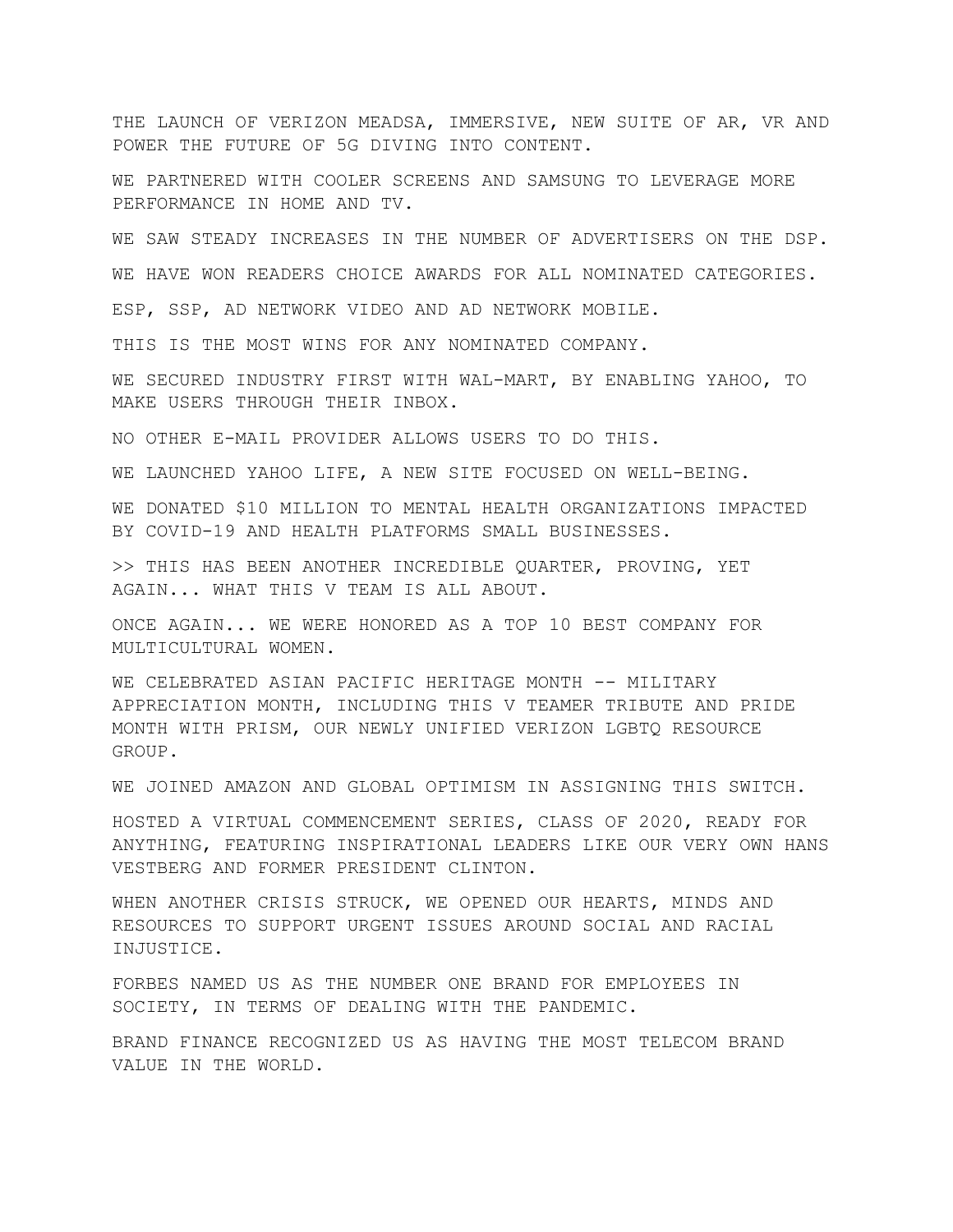WE CELEBRATED 20 ICONIC AND WORLD-CHANGING YEARS OF VERIZON HISTORY.

>> OUR SECOND HALF IS EVEN MORE AMBITIOUS THAN THE FIRST HALF.

WE NEED TO KEEP OUR FOOT ON THE PEDAL.

>> NOW IS THE TIME TO DOUBLE DOWN, IDEATE, INNOVATE AND MAXIMIZE THE OPPORTUNITIES WE HAVE IN FRONT OF US.

>> THE BEST NETWORKS, THE BEST EXPERIENCES, THE BEST SERVICE.

HOW AND WHERE OUR CUSTOMERS EXPECT.

>> THERE ARE ENORMOUS OPPORTUNITIES AHEAD OF US, LET'S GO GET THEM.

FORWARD TOGETHER, GO, FIGHT, WIN.

>> OUR PURPOSE AND PASSION ARE UNBEATABLE.

>> I'D LIKE TO PAY MY BILL.

>> HAPPY TO HELP WITH THAT.

YOUR MILITARY PAYMENT DUE IS \$75.

HOW MUCH WOULD YOU LIKE TO PAY?

>> YOU PROBABLY THINK ABOUT YOUR PHONE GETTING STOLEN, BUT NOT YOUR PHONE NUMBER.

I'M JESSIE AND I WORK AT VERIZON.

IF YOUR IDENTITY'S STOLEN, CHANCES ARE, YOUR PHONE NUMBER WILL BE STOLEN TOO.

WITH NUMBER LOCK, YOU CAN PREVENT YOUR PHONE NUMBER FROM BEING TRANSFERRED TO ANOTHER CARRIER WITHOUT YOUR PERMISSION.

YOU CAN EASILY SET IT UP IN THE MY VERIZON APP.

WE MAKE SURE YOUR CALLS, TEXTS AND OTHER INFORMATION ARE YOURS AND ONLY YOURS.

YOUR NUMBER IS SAFE WITH US.

>> WHAT'S A CITIZEN?

IT'S BELIEVING IN SOMETHING AND DOING SOMETHING ABOUT IT. BEING RESPONSIBLE AND FOLLOWING THROUGH ON PROMISES.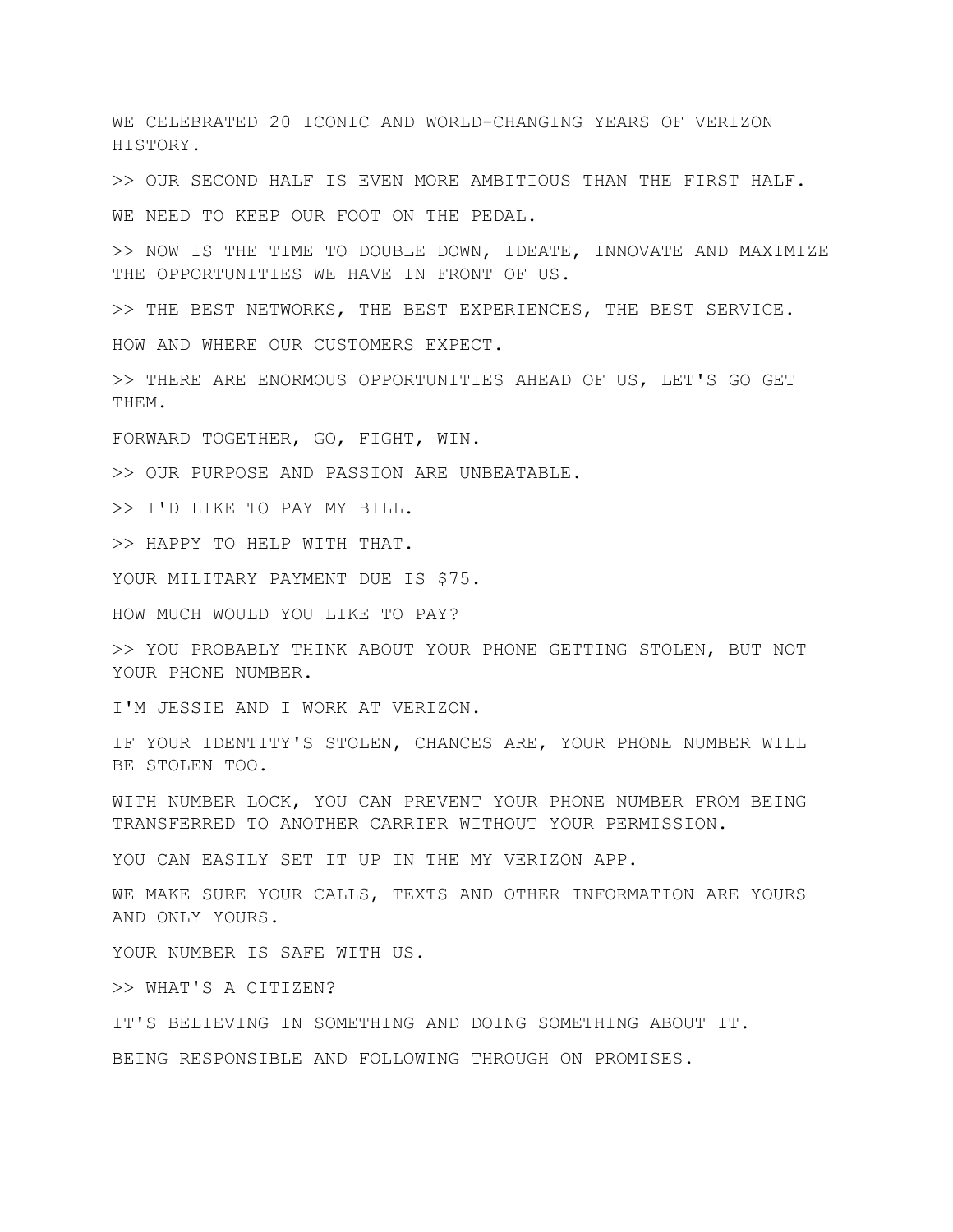WE'RE A COMPANY OF 135,000 CITIZENS AND WE HAVE A PLAN TO WORK TOWARD A GREATER GOOD.

A BETTER FUTURE TO SHARE.

ONE THAT WILL MOVE US ALL FORWARD.

CITIZEN VERIZON -- OUR PLAN FOR ECONOMIC, ENVIRONMENTAL AND SOCIAL ADVANCEMENT.

>> YOU JUST UNBOX YOUR NEW DEVICE, LOOK AT THE INSTRUCTIONS AND THAT'S WHEN THE FUN ENDS.

MY NAME IS SAM -- AND I WORK AT VERIZON.

SOMETIMES SETTING UP NEW TECH CAN BE OVERWHELMING.

THAT'S WHY THERE'S TECH COACH IN MY VERIZON APP.

CHAT LIVE WITH A TECH COACH WITH THINGS LIKE SMART HOME ACCESSORIES AND SMART WATCH.

THIS SERVICE IS AVAILABLE FOR 30 DAYS AFTER YOU ACTIVATE A NEW DEVICE.

WHENEVER YOU NEED IT.

>>> GOOD EVENING, GOOD AFTERNOON, AND GOOD MORNING.

GOOD AFTERNOON, GOOD MORNING, AND GOOD EVENING.

JEREMY, AM I DOING THIS RIGHT? >> PERSONALLY I LIKE, GOOD MORNING, GOOD AFTERNOON AND GOOD EVENING, I'LL LEAVE IT UP TO YOU, IT'S ALL YOURS.

>> MAKE IT MY OWN, GOT IT... SO... HOW'D YOU GET A PICTURE OF MY HOME OFFICE?

IS THAT A BEARD YOU'RE GROWING? >> NO... ON THE VIRTUAL BACKGROUND?

>> NO... ON THE VIRTUAL BACKGROUND.

THANK YOU, JEREMY, FOR PLAYING ALONG.

FOR THE RECORD, I'M NOT GROWING A BEARD -- NOT THAT I EVEN CAN -- THE REAL GOAL IS TO MATCH THE HEART AND SPIRIT AND DEDICATION THAT JEREMY HAS SHOWN ON UP TO SPEED OVER THE YEARS.

CONGRATS ON A WELL-DESERVED PROMOTION.

AS JEREMY MENTIONED, ON MONDAY, YOU'LL STILL SEE HIM HERE FROM TIME TO TIME.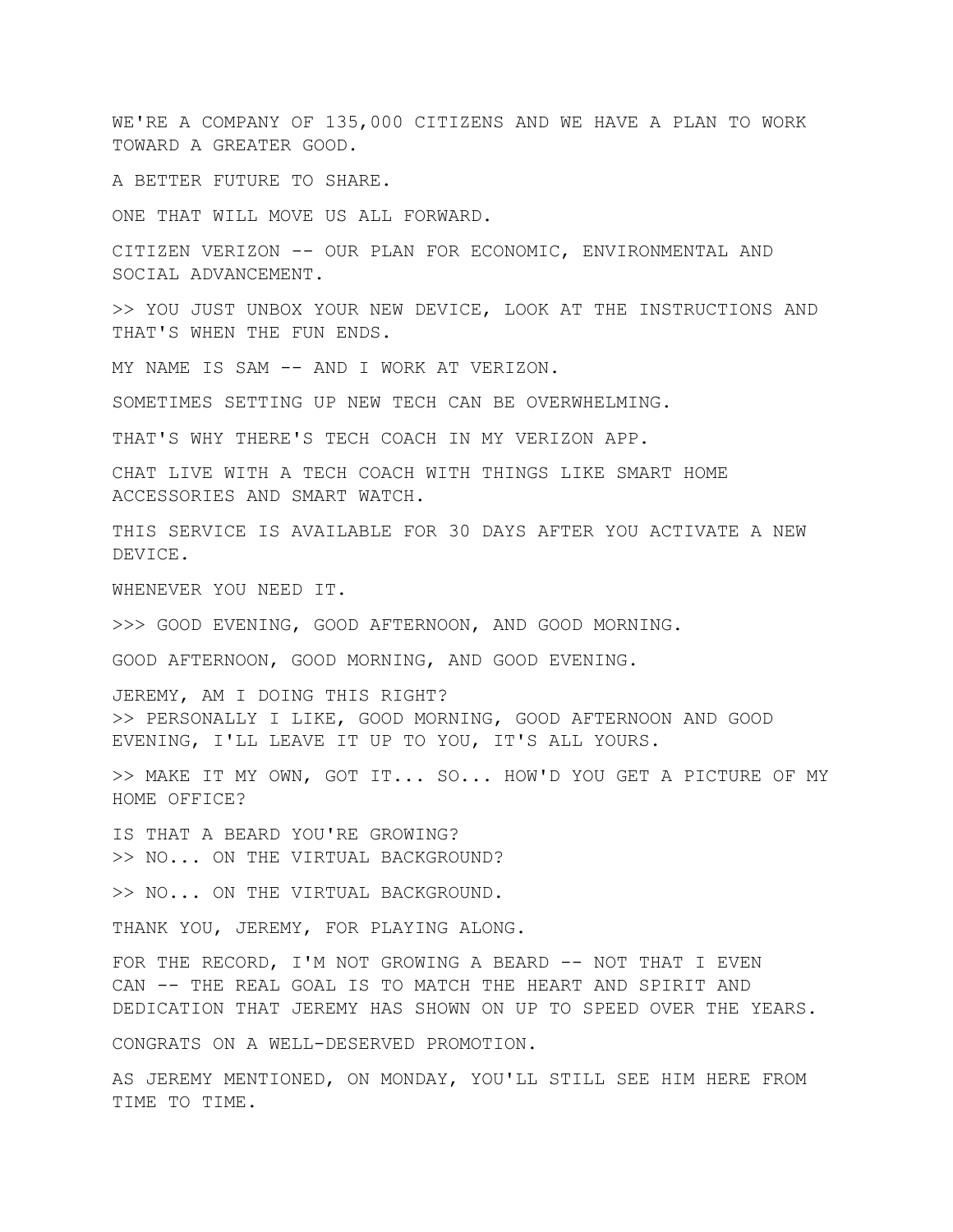WITH THE OFFICIAL, GOOD AFTERNOON, GOOD EVENING AND GOOD MORNING.

WELCOME TO UP TO SPEED.

LET'S THINK OF THIS LIVE EPISODE AS A LITTLE EXTRA CREDIT FOR YOU AND YOUR REMOTE LEARNING STUDENTS AT HOME.

IF THEY'RE SITTING NEARBY, HAVE THEM JOIN US, IF THEY'RE FREE, AS WE LEARN MORE ABOUT HOW OUR COMPANY CONTINUES TO SHOW UP FOR OUR STUDENTS, PARENTS, TEACHERS, DURING A CRUCIAL TIME IN OUR LIVES AND IN OUR WORLD TODAY

LAST WEEK, WE SHOWCASED ALL THE WAYS VERIZON IS STEPPING UP IN OUR SCHOOL UP TO SPEED SEGMENT.

WE ASKED YOU TO SHOW US HOW YOU AND YOUR FAMILIES ARE GETTING READY.

WE GOT GREAT PICTURES IN THE GOOD MAILBOX -- LET'S SHOW SOME OF THOSE IMAGES RIGHT NOW.

SO... SOME GREAT THROWBACKS, CLASS PICTURES, THANK YOU SO MUCH.

SIBLINGS EXCITED ABOUT STARTING A NEW CHAPTER.

WE HEARD FROM SO MANY OF YOU, TALKING ABOUT HOW YOUR STUDENTS ARE LEARNING FROM HOME -- LEARNING HYBRID.

SOME OF YOUR COLLEGE STUDENTS ARE ON CAMPUS.

THE RANGE OF CHALLENGES, OF COURSE, VARY, BUT THE SENTIMENT IS A UNIVERSAL ONE.

WE ARE DEDICATED TO OUR YOUNG PEOPLE'S EDUCATION AND THE FACES YOU SEE HERE -- THESE FACES ARE REALLY, THE WHY BEHIND ALL THE WHAT THAT WE DO AND... THIS IS WHAT THIS EPISODE, LIVE, IS WHAT IT'S ALL ABOUT.

THE WHY BEHIND THE WHAT.

YOU HEARD LAST WEEK, WHAT WE'RE DOING.

TODAY, WE'RE GOING TO HAVE A CONVERSATION ABOUT THE WHY.

WITH THAT, WE'RE GOING TO HAVE SOME FANTASTIC GUESTS FOR YOU.

WE HAVE CHIEF CORPORATE SOCIAL RESPONSIBILITY OFFICER, ROSE KIRK JOINING US, JOHN NITTI, ANDRES IRLANDO AND YOU'RE GOING TO SEE HOW ALL OF THE EXTRAS THAT WE HAVE AS A COMPANY ARE REALLY KIND OF HEADED TOWARDS ONE GOAL.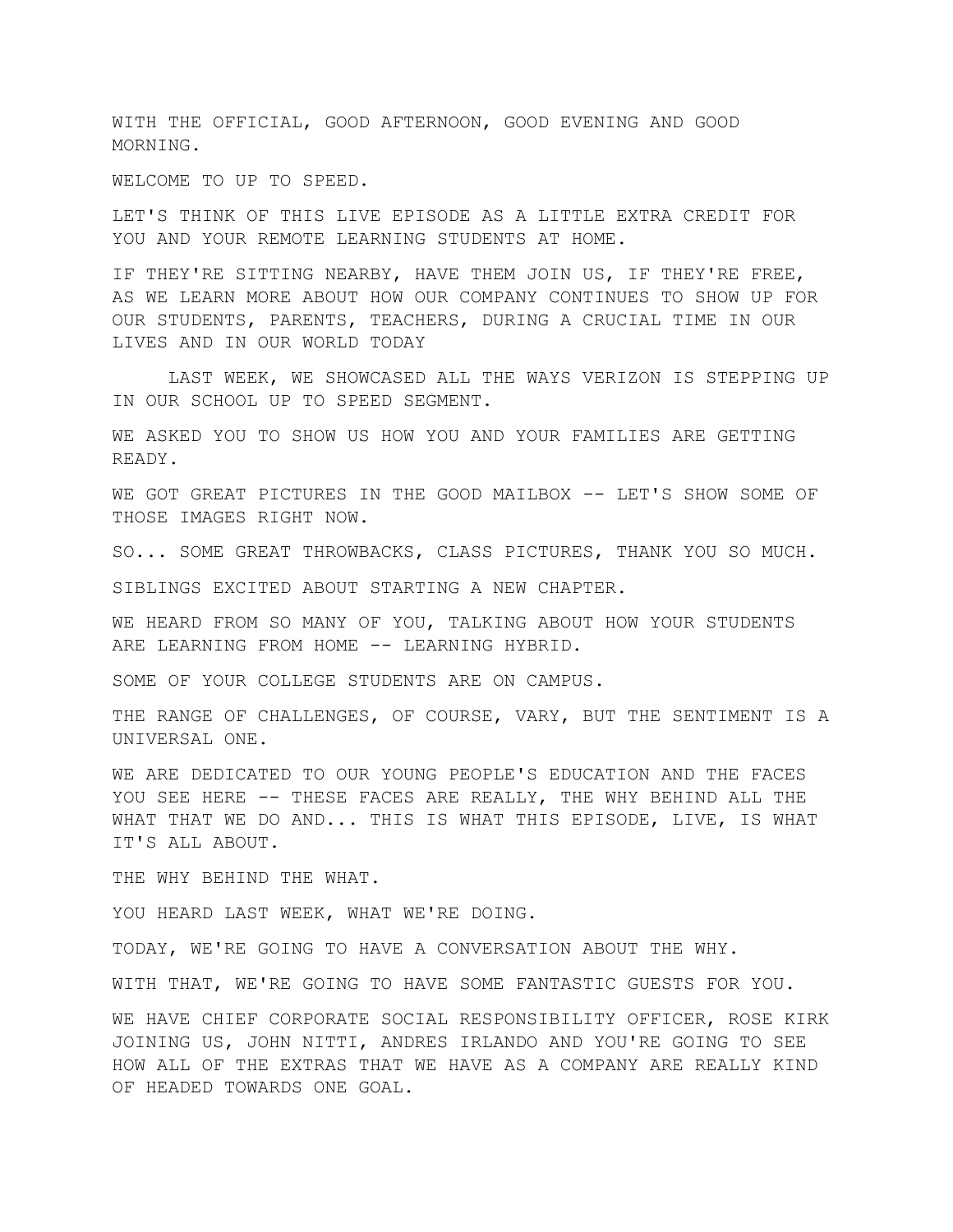THAT'S MAKING SURE THAT OUR STUDENTS ACROSS THE COUNTRY ARE CONNECTED AND THEY'RE READY TO LEARN AS WE BEGIN THIS NEW SCHOOL YEAR.

WITH THAT, LET'S BRING IN ROSE KIRK.

ROSE... WE'D BE REMISS IF WE DIDN'T TALK, FIRST, ABOUT THE FANTASTIC MARCH ON WASHINGTON.

I JUST WANT TO TALK ABOUT, JUST, THE SUCCESS THAT WE'VE SEEN, FIRST OF ALL, CONGRATULATIONS.

SUCCESS WE'VE SEEN.

24,000 V TEAMERS LACED UP FOR MARCH ON WASHINGTON.

OUR MOST-PARTICIPATED EVENT TO DATE.

HOW DO YOU FEEL KNOWING THOUSANDS PARTICIPATED WORLDWIDE? >> THANK YOU, ANDY.

I HAVE TO THANK THE TEAM THAT PUT IT TOGETHER.

IT WASN'T JUST MY TEAM.

IT WAS AN INTEGRATED GROUP OF PEOPLE THAT CAME TOGETHER WITH A VISION AND A BELIEF THAT VERIZON, AS A COMPANY, IS COMMITTED TO ENGAGING WITH THESE ISSUES, UNDERSTANDING THESE ISSUES, BEING A PART OF THE SOLUTION.

SO... 24,000 EMPLOYEES, WHO LACED UP THEIR BOOTS, THEIR WALKING SHOES, THEIR RUNNING SHOES, ALL AROUND THE WORLD AND IT WAS SO EXCITING TO SEE FOLKS FROM HONG KONG AND JUST DIFFERENT PARTS OF THE WORLD ENGAGING AND CARING.

I THINK IT'S IMPORTANT FOR US TO REMEMBER THAT THIS ISN'T JUST A MOMENT, THIS IS REALLY A MOVEMENT.

THIS IS A PLACE WHERE THERE'S A GENERATION OF EMPLOYEES AND INDIVIDUALS WHO REALLY WANT TO DRIVE CHANGE IN THIS COUNTRY AND AROUND THE WORLD.

WE HAVE AN OBLIGATION TO CONTINUE TO EDUCATE THEM, BUT... ALSO GIVE THEM SPACES WHERE THEY CAN DO THAT.

A PART OF THE MARCH AND THE WALKING WAS TO UNDERSTAND AND TO LEARN ABOUT HISTORY, SYSTEMATIC RACISM ISSUES, WHAT WE CAN DO TO MOVE THINGS FORWARD.

THEN... I THINK THE FACT THAT WE SAW OVER 700,000 PEOPLE WHO HAVE ENGAGED WITH THE CONTENT, FROM DR. CLARENCE JONES, WHO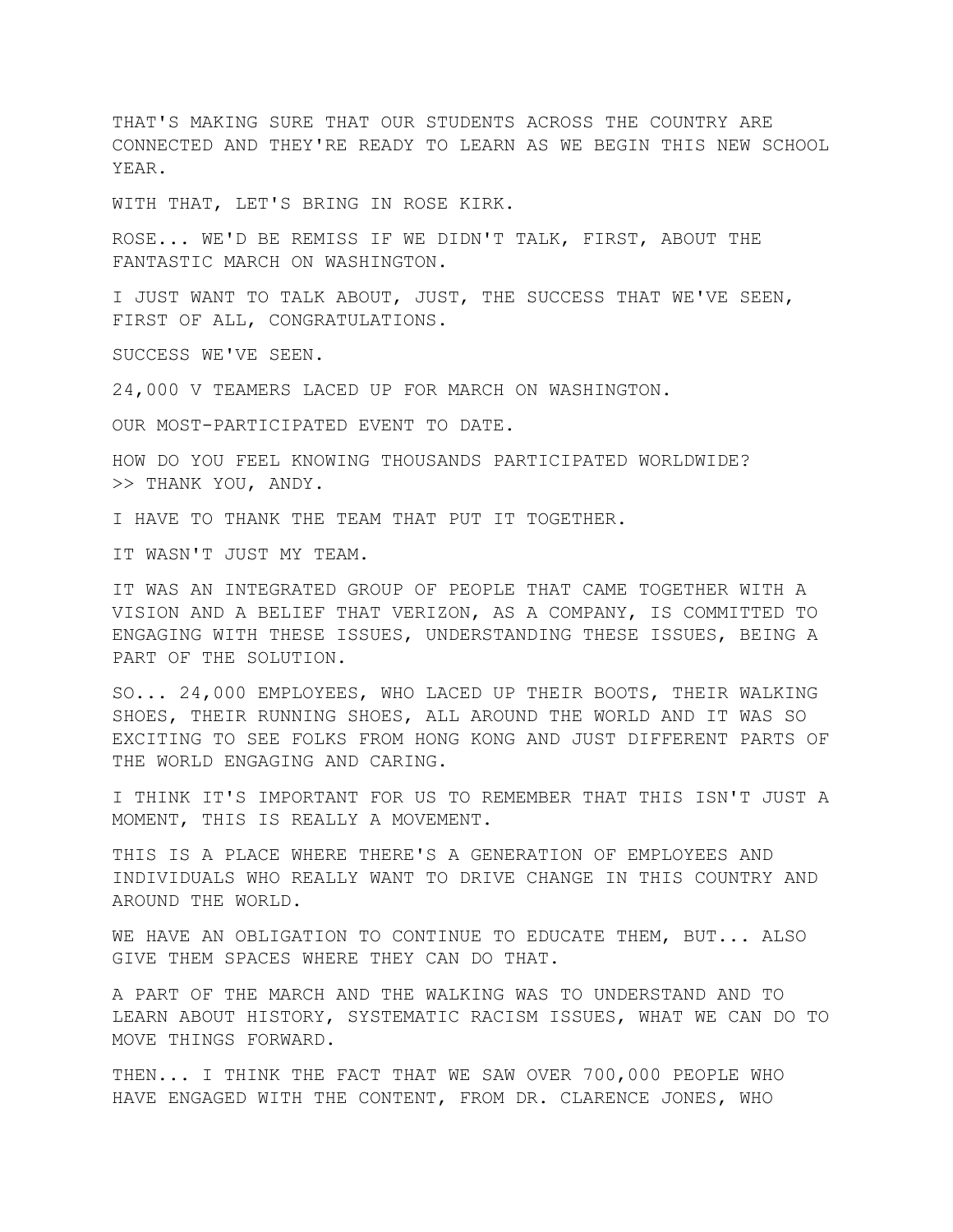HELPED, YOU KNOW... WRITE DR. MARTIN LUTHER KING JR.'S I HAVE A DREAM SPEECH, WHO MARCHED WITH HIM.

PEOPLE ARE CURIOUS AND INTERESTED AND THEY WANT TO HONOR THE PAST, BUT BE A PART OF CHANGING THE FUTURE.

SO... I THINK IT'S JUST REMARKABLE AND I THINK IT SPEAKS TO THE SPIRIT OF VERIZON EMPLOYEES AND A COMMITMENT THAT WE HAVE TO BEING ON THE FRONT LINES OF DRIVING CHANGE AND MAKING THIS SOCIETY A BETTER PLACE FOR EVERYONE.

>> YEAH... AND THAT COMMITMENT, FOR CHANGE, AND FOR OUR YOUNG PEOPLE, IT EXTENDS, OF COURSE... TO THE EDUCATIONAL PLATFORM.

AND... WITH THAT IN MIND, ROSE... WHY IS IT SO IMPORTANT TO -- FOR VERIZON TO PLAY THIS INTEGRAL ROLE, FOR EDUCATORS AND STUDENTS?

THIS IS AN UNPRECEDENTED SCHOOL YEAR -- WHAT ARE YOU HOPING TO SEE THIS YEAR?

>> IF WE CAN GET SOME INFORMATION THAT SAYS THAT, ESSENTIALLY... WE WILL HAVE AROUND THE GLOBE, WHEN ALL IS SAID AND DONE WITH THIS PANDEMIC, CLOSE TO A BILLION KIDS WHO WILL ACTUALLY HAVE AN ECONOMIC ISSUE IN THEIR FUTURE.

THEY'RE NOT GETTING THE EDUCATION THAT THEY NEED TODAY.

AND... THAT'S CONCERNING.

THAT MEANS THAT WE HAVE TO THINK ABOUT THE LOAN GAME.

WHAT ARE WE DOING TO ENSURE WE'RE ENABLING A QUALITY EDUCATION AND ALLOWING PARTICULARLY VULNERABLE POPULATIONS TO CATCH UP?

OUR COMMITMENT TO THIS HAS BEEN ONGOING.

I MEAN, WE DIDN'T JUST GET INTO THE GAME OF CARING ABOUT EDUCATION AND EQUALIZING THE PLAYING FIELD WITH COVID.

WE'VE BEEN DOING THIS FOR ABOUT SEVEN OR EIGHT YEARS AND WE ARE ESSENTIAL.

OUR NETWORK, OUR CONNECTION, OUR DEVICES, OUR APPLICATIONS.

THE CORE OF WHO WE ARE IS SO ESSENTIAL TO THE EDUCATION OF, YOU KNOW... OUR YOUTH AND SO... I'M SO EXCITED ABOUT WHAT VERIZON HAS BEEN DOING AND IN THIS SCHOOL YEAR IN PARTICULAR -- AS WE GO BACK IN THE FALL, WE HAVE A LOT OF LEARNING FROM WHAT WE WERE ABLE TO DO FOR MARCH ON.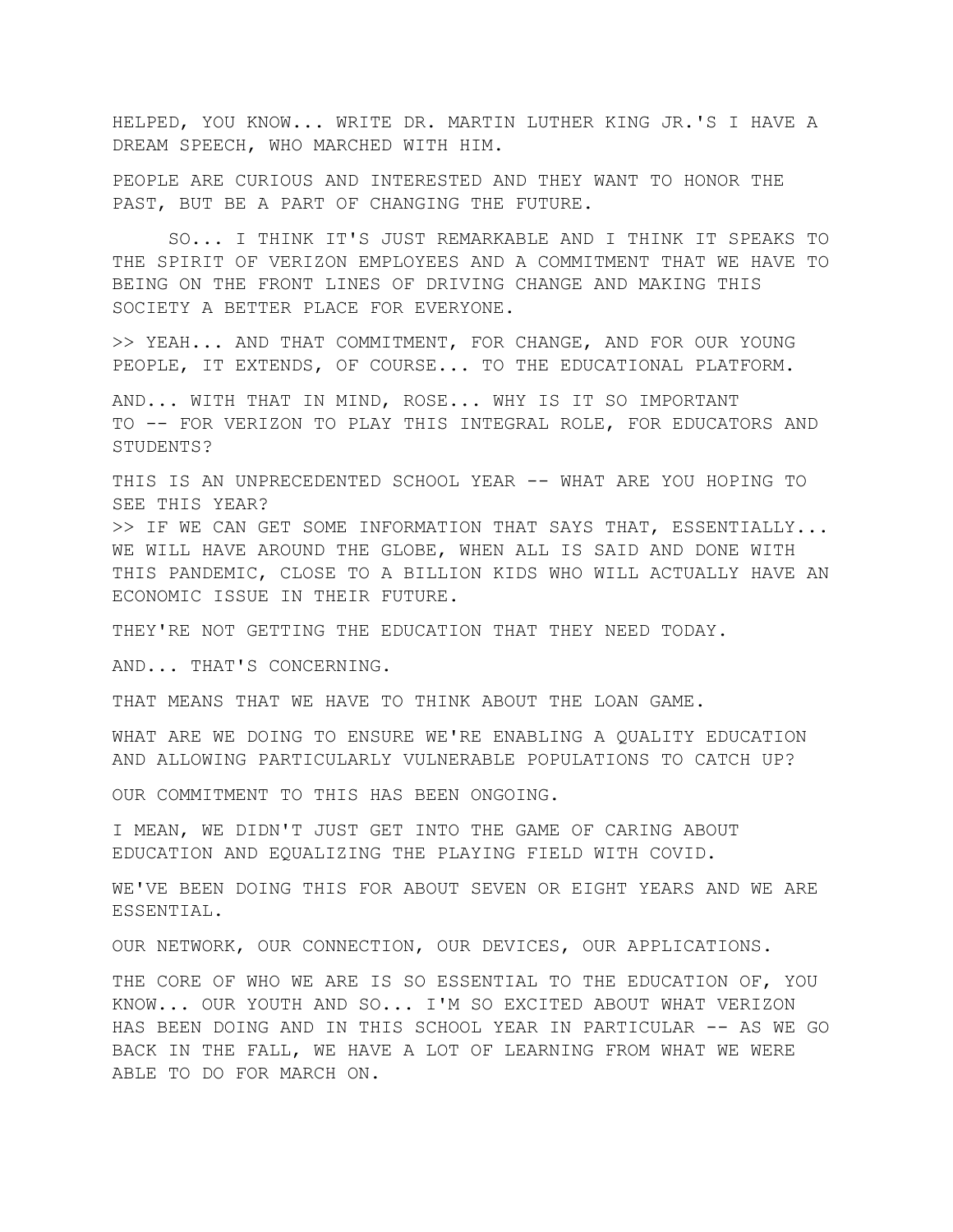UNDERSTANDING THAT WE HAVE TO ENABLE CONNECTIVITY IN EVERY WAY POSSIBLE.

WE HAVE TO ENABLE IT IN A WAY THAT'S AFFORDABLE FOR INDIVIDUALS.

WE HAVE TO CARE ABOUT THE APPLICATION OF THAT TECHNOLOGY, BECAUSE... IT'S NOT JUST ENOUGH TO MAKE SURE YOU HAVE A DEVICE, THAT YOU HAVE, YOU KNOW... CONNECTIVITY, BUT... HOW DO YOU APPLY IT TO THE LEARNING ARENA?

AND THAT MEANS THAT WE HAVE TO PUT THE RIGHT APPS IN THE HANDS OF TEACHERS AND PARENTS AND WE'RE DOING THAT ACROSS THE BOARD.

WE HAVE TO MAKE SURE THAT WE'RE TRAINING TEACHERS ON HOW TO APPLY IT AND WE DO THAT, YOU KNOW... WITH VERIZON INNOVATIVE LEARNING AND OTHER INITIATIVES.

SO... IT REALLY IS ABOUT MAKING SURE THAT WE ARE A TRUE PARTNER IN THE EDUCATION ARENA AND NOT JUST COMING IN OVER THE TOP.

BUT... WE'RE THERE WITH AN UNDERSTANDING OF THE PEDAGOGY, WHAT'S BEING TAUGHT, WHAT ARE THE COURSES THAT ARE CRITICAL, THAT WE'RE PAYING ATTENTION TO THE FACT THAT STUDENTS ARE STRUGGLING IN MATH AND SCIENCE.

IT'S A VERY DIFFICULT SUBJECT TO TEACH ONLINE.

SO... HOW DO WE MAKE SURE THERE ARE THE RIGHT APPLICATIONS THAT ARE AVAILABLE TO ENABLE THAT?

AND YOU KNOW... ANDY, ONE OF THE THINGS MY TEAM IS DOING IS LOOKING AT ACTUALLY BUILDING ONE OF THE BEST-IN-CLASS ONLINE TECHNOLOGY PLATFORMS THAT COMPLEMENTS WHAT WE ARE DOING WITH VERIZON INNOVATIVE LEARNING.

BECAUSE... WE'RE FINDING THAT MORE AND MORE SCHOOLS AND TEACHERS AND PARENTS WANT TO UNDERSTAND HOW DO THEY LEVERAGE THAT TECHNOLOGY IN THE LEARNING?

HOW DO THEY -- YOU KNOW... LEVERAGE IT FROM A REMOTE PERSPECTIVE?

AND I THINK WE'RE FINDING THAT THAT'S GOING TO BE EVEN MORE CRITICAL, GOING FORWARD.

AND THEN... WE HAVEN'T GIVEN UP ON PUTTING 5G LABS IN SCHOOLS.

EVEN THOUGH SOME SCHOOLS ARE NOT IN CERTIFICATION PHYSICALLY AND SOME ARE... YOU KNOW... TEACHERS ARE STILL ASKING FOR THE TECHNOLOGY THAT CAN HELP THEIR KIDS CATCH UP.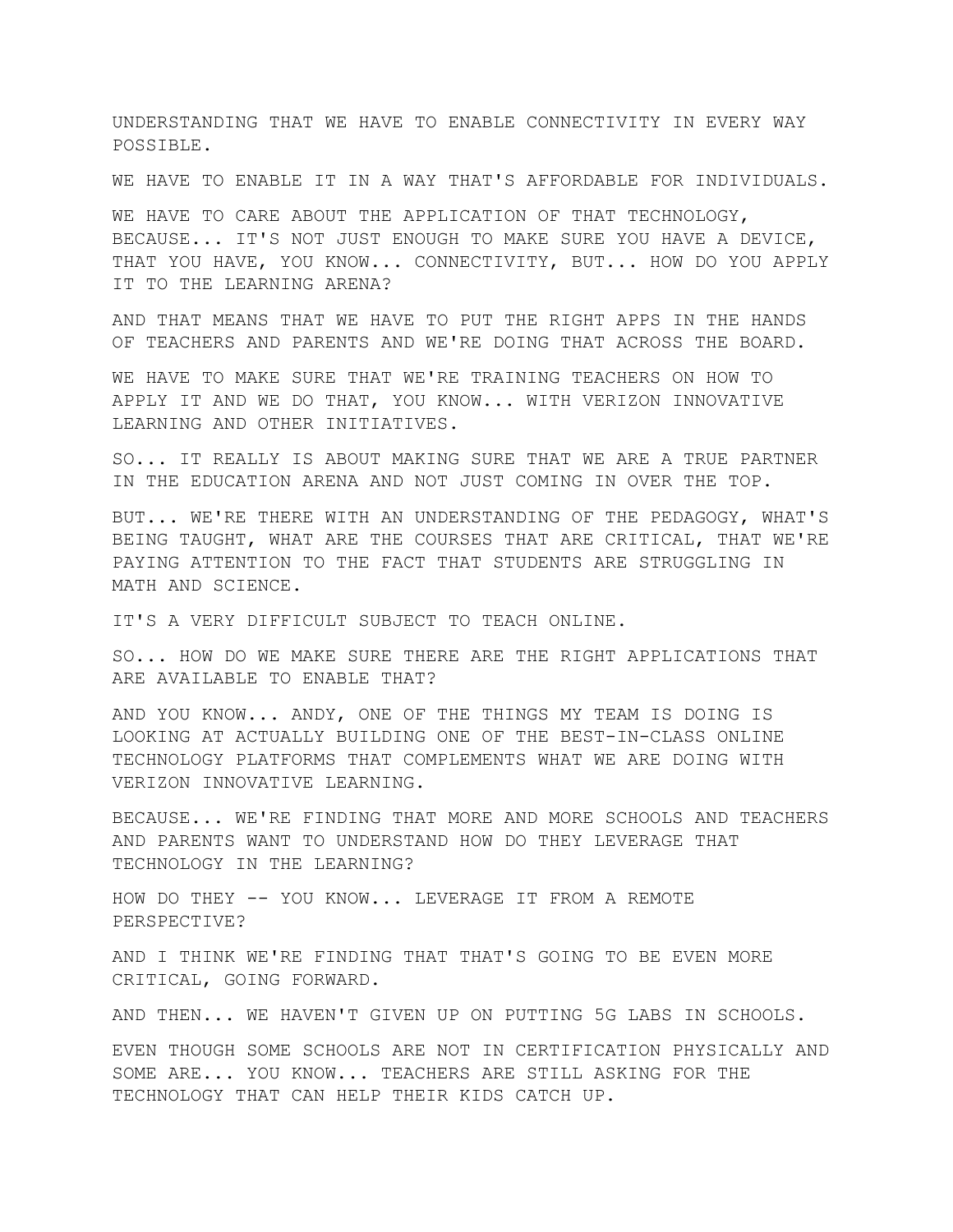THAT CAN HELP ENABLE, YOU KNOW... THE PATH FORWARD.

SO... I THINK TO SUM IT UP, IT'S A, UNDERSTANDING THIS CATEGORY OF EDUCATION AND UNDERSTANDING IT RICHLY AND DEEPLY.

MAKING SURE THAT TEACHERS AND PARENTS HAVE ALL THE RESOURCES THAT THEY NEED BEYOND CONNECTIVITY, THAT THEY ALSO UNDERSTAND THE APPLICATION AND HAVE APPS AND THEN, MAKING SURE THAT WE'RE DELIVERING CONTENT THAT CAN BE USEFUL AND CAN HELP WITH THE TEACHING AND THE LEARNING BECAUSE... WHEN YOU FLIP THAT CLASSROOM TO BEING MORE ONLINE, MORE VIRTUAL, CONTENT IS REALLY IMPORTANT.

SO... WE'RE LEVERAGING THE PARTNERSHIP WE HAVE ACROSS VERIZON TO ACTUALLY MAKE THAT SO.

>> WE THINK ABOUT CONTENT, SOME OF OUR GREAT PARTNERSHIPS WE'VE HAD.

WITH THAT, LET'S BRING IN JOHN NITTI.

OUR CHIEF MEDIA OFFICER.

WHEN WE TALK ABOUT CONTENT -- YOU THINK ABOUT THE NEW YORK TIMES AND THE COLLABORATION WE'VE HAD, IT'S BEEN A SUCCESSFUL LAUNCH AND A PARTNERSHIP WITH ENEMY, SO... JOHN, CONGRATULATIONS TO THAT.

I KNOW THERE'S AN EXTENSION NOW, WITH THE ACCESS TO THE NEW YORK TIMES.

THIS GOES TO ALL HIGH SCHOOLERS -- HIGH SCHOOL STUDENTS AND TEACHERS IN THE USE.

HOW HAS THAT PARTNERSHIP EVOLVED AND... WHAT'S NEW THIS YEAR? >> JOHN: THANKS, ANDY.

AND HI, EVERYBODY.

TO BUILD ON ROSE'S POINT, OUR ROLE IS TO ENABLE STUDENTS AND TEACHERS, RIGHT?

THE NEW YORK TIMES PARTNERSHIP IS A GREAT PART OF THAT.

BACK IN 2019, WE FIRST STARTED WITH TITLE 1 SCHOOLS AND PROVIDING THEM ACCESS TO THAT NEW YORK TIMES CONTENT AND ARTICLES.

FOR THE TEACHERS TO HELP WITH THAT CURRICULUM AND THEN, IN APRIL, WHEN... YOU KNOW, WE WERE ALL TASKED WITH HOMESCHOOLING AND VIRTUAL LEARNING, YOU KNOW... WE ADDED HIGH SCHOOL STUDENTS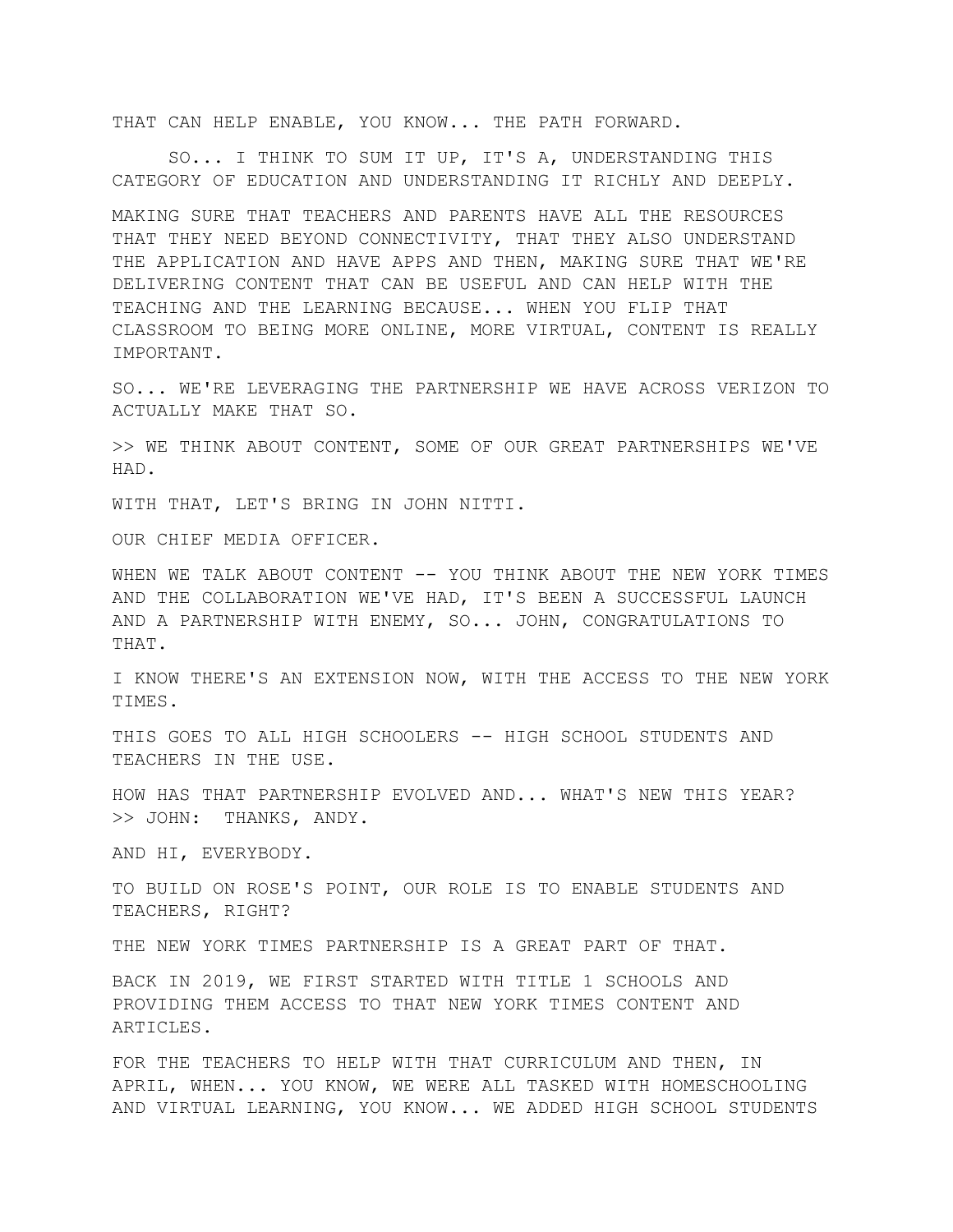AND TEACHERS TO THAT, TO YOUR POINT, WE DECIDED TO EXTEND THAT THROUGH SEPTEMBER OF 2021.

THIS IS SOMETHING, WHETHER IT BE HYBRID OR SOMETHING MORE PERMANENT, IT'LL BE A TOOL AND AN ACCESS POINT THAT WILL HELP WITH THE EDUCATION OF THOSE STUDENTS AND GIVE TEACHERS ANOTHER TOOL TO LEVERAGE IN THE V LEARNING ENVIRONMENTS.

IT'S A GREAT -- YOU KNOW... I THINK PARTNERSHIP AND EXAMPLE OF HOW WE CAN LEVERAGE A PARTNER THAT WOULD HAVE BEEN IN ONE SPACE FROM A MEDIA MARKETING STANDPOINT AND INTEGRATE THEM INTO MORE AND MORE OF WHAT WE'RE DOING OVERALL.

WE'RE LOOKING AT A LOT OF OUR PARTNERS -->> JUST A REFLECTION OF THAT LEARNING ARENA THAT WE'RE TRYING TO BUILD THAT FOUNDATION AROUND WHETHER IT'S IN THE CLASSROOM OR AT HOME.

AND... ONE THING THAT I WANTED TO MAKE SURE WE TALKED ABOUT, WE MENTIONED WE'D HEAR FROM ANDRES IRLANDO, PUBLIC SECTOR, PRIVATE BUSINESS, THINKING BACK TO WHERE THIS ALL STARTED.

IN MARCH, 124,000 SCHOOLS CLOSED, 55 MILLION STUDENTS IN NEED OF DISTANCE-LEARNING SOLUTIONS ACROSS THE COUNTRY.

WHILE OUR PUBLIC SECTOR TEAMS STEPPED UP, THEY LAUNCHED VERIZON BUSINESS LEARNING, VERIZON BUSINESS LEARNING PROGRAM, STARTING IN MARCH, IT IDENTIFIED A NEED, IN THE L.A. UNIFIED SCHOOL DISTRICT -- THE SECOND LARGEST DISTRICT IN THE COUNTRY AND THAT PARTNERSHIP CONTINUED WITH DISTRICTS IN CALIFORNIA, BUT IT DIDN'T JUST STOP THERE.

AND... WE'RE GOING TO TAKE A MOMENT, NOW, TO HEAR FROM ANDRES ABOUT THAT EXTENSION, AS MORE AND MORE STATES TURN TO US TO MAKE SURE THEIR STUDENTS ARE CONNECTED AND EDUCATED.

LET'S ROLL THAT VIDEO FROM ANDRES.

>> FROM THERE, WE STARTED TO SEE A NEED ALL ACROSS THE COUNTRY.

WE ENTERED INTO SPONSOR STATE AGREEMENTS WITH STATE OF GEORGIA, STATE OF MASSACHUSETTS, STATE OF TEXAS, MODELLED AFTER THE USD AGREEMENT, WHERE EACH OF THOSE STATES ALLOWED A BUNCH OF OTHER STATES AND SCHOOL DISTRICTS WITHIN THOSE STATES TO BUY OFF THEIR CONTRACT AND... WE ALSO DID A BUNCH OF STAND-ALONE AGREEMENTS.

STATE OF SOUTH CAROLINA, OKLAHOMA COMES TO MIND.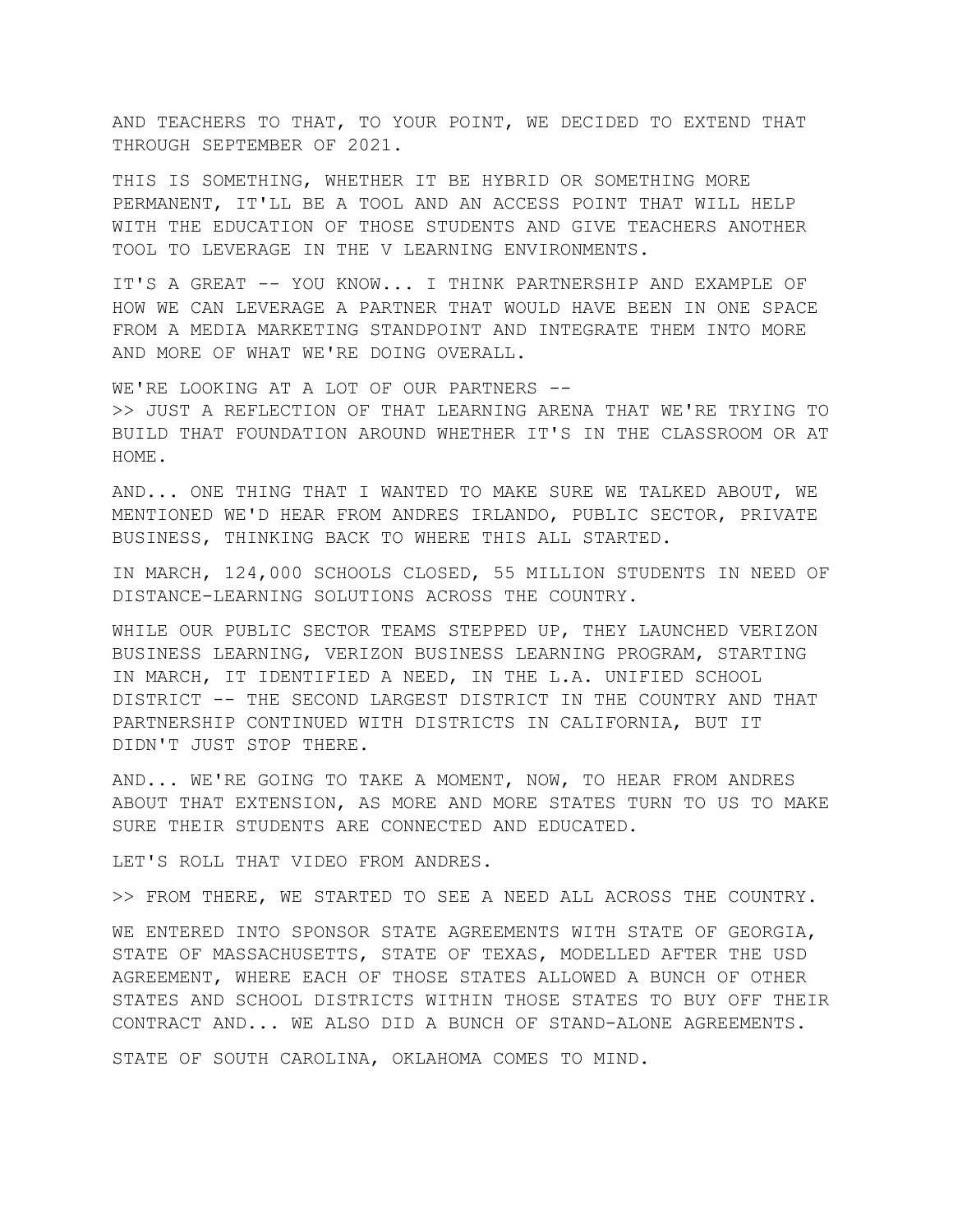THERE WERE A BUNCH OF OTHERS THAT WE DIDN'T ANNOUNCE PUBLICLY, BUT ARE IN PLACE.

AT THE END OF THE DAY, OUR PROGRAM IS THE FASTEST, EASIEST WAY FOR SCHOOLS AND SCHOOL DISTRICTS TO GET CONNECTED AND TO STAY ONLINE.

WE'RE UP TO 38 STATES, PLUS THE DISTRICT OF COLUMBIA, SOME 36 MILLION STUDENTS NOW, HAVE ACCESS TO OUR PROGRAM THROUGH THE DISTANCE LEARNING PROGRAM.

AND... LOOK, WE'RE JUST GETTING STARTED.

EVERY DAY... EVERY WEEK -- EVERY MONTH, WE'RE ADDING MORE SCHOOL DISTRICTS, MORE STUDENTS TO THE PROGRAM, OUR GOAL HERE, IS TO ENSURE THAT AS LONG AS THIS PANDEMIC IS GOING ON... THAT ANY STUDENT, ANYWHERE IN THE COUNTRY, THAT NEEDS ACCESS TO AFFORDABLE AND RELIABLE REMOTE LEARNING, CAN GET IT AND CAN CONTINUE TO ENGAGE IN THEIR EDUCATIONAL STUDIES WHILE THEY'RE AT HOME OR THEY'RE IN SOME HYBRID SITUATION, THAT IMPACTS THEIR EDUCATION.

>> IT'S TRULY SOME IMPRESSIVE NUMBERS FROM ANDRES AND HIS TEAM.

ANDRES, WANTED TO MAKE SURE WE SHOUTOUT OUR PUBLIC SECTOR TEAM, OUR VBG TEAM, FOR MAKING SURE THAT THE STATES ARE FULFILLED WITH THEIR NEED -- TO MAKE SURE ALL STUDENTS ARE CONNECTED.

JOHN... BRINGING THIS CONVERSATION BACK TO US LIVE, HERE... WHEN YOU THINK ABOUT, JUST... THE SHEER NUMBERS AND THE SHEER NUMBER OF PARTNERSHIPS, EVEN JUST WITHIN PUBLIC SECTOR TEAMS, YOU'RE SEEING HOW OUR PARTNERS ARE RESPONDING AND REACTING TO THE CONTINUED IMPACT OF THIS PANDEMIC.

WHAT HAS CHANGED IN THE MEDIA LANDSCAPE?

WHAT DO YOU THINK IS GOING TO HAVE LONG-TERM IMPACTS IN THE WAY WE DO BUSINESS?

>> A LOT HAS CHANGED.

I TALK ABOUT THE SILVER LINING OF ASPECTS THIS PANDEMIC PUT US INTO.

THE ASPECT OF LIVE SPORTS OR LIVE ENTERTAINMENT -- THAT'S CHANGED AND WEEK TO WEEK, THAT'LL CONTINUE TO CHANGE BASED UPON GEOGRAPHY AND OTHER ELEMENTS THAT IMPACT WHAT WE DO THERE.

HOW WE SHOW UP TO THESE PARTNERS, LIKE I MENTIONED WITH THE NEW YORK TIMES -- IT'S ALSO A GOOD CHANGE IN EVOLUTION.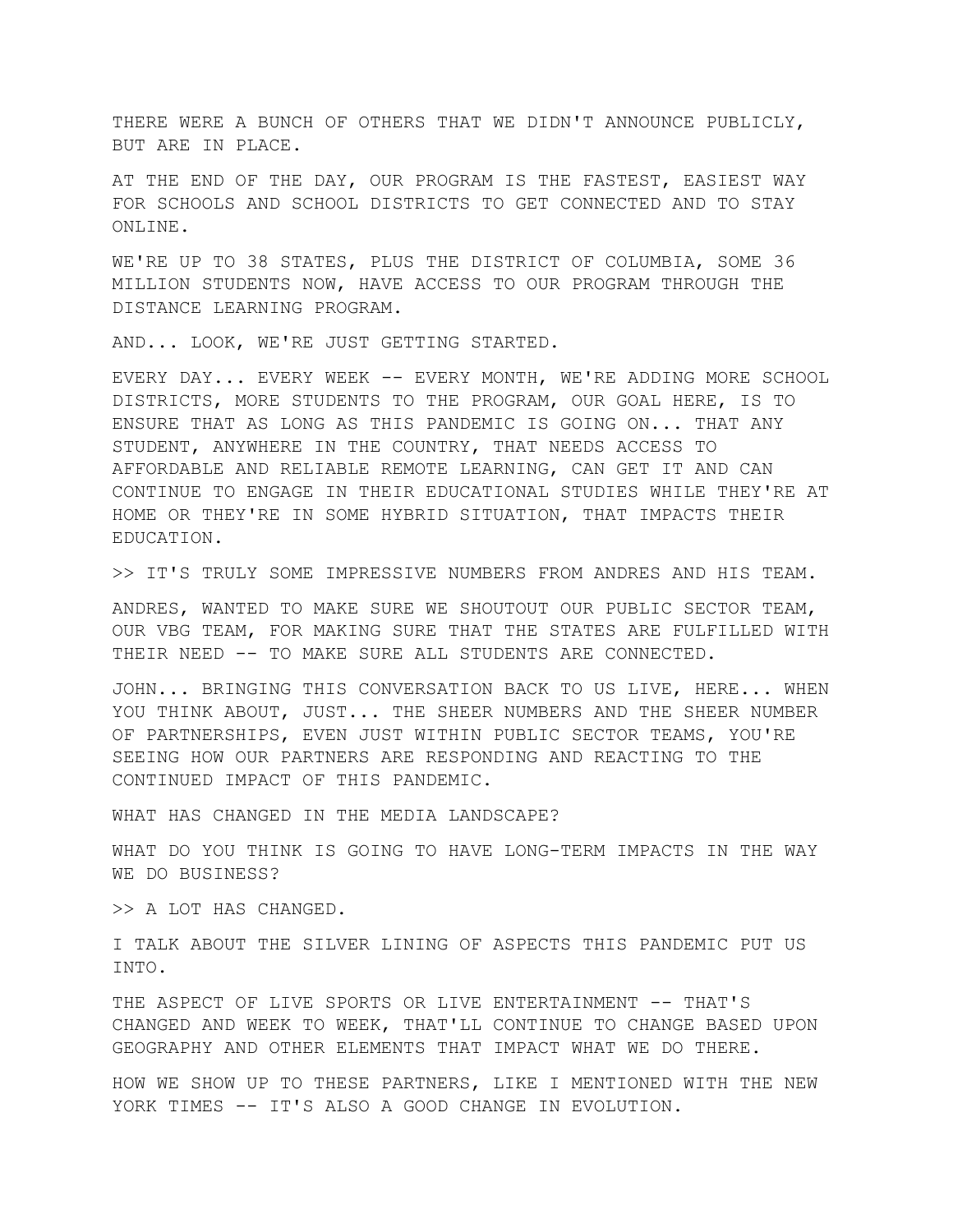WE SHOW UP WITH A TECHNOLOGY PARTNER, NOT JUST A MEDIA OR MARKETING PARTNER.

WE SHOW UP WITH A PARTNER THAT CAN HAVE ENHANCED EXPERIENCE AND BRING VIRTUAL ASPECTS TO WHETHER THAT'S BMG OR CONSUMER GROUP.

WE SHOW UP AS A BUSINESS PARTNER.

YOU CAN SEE US BRING PEOPLE BACK INTO VENUES AND STADIUMS.

THE CONVERSATIONS WITH THE NBA, NFL -- ANY OF THESE PARTNERS ARE DIFFERENT NOW.

IT'S BEEN A GREAT BY-PRODUCT OF IT.

IT'S GOING TO BE -- ULTIMATELY, IT'LL CHANGE HOW CONSUMERS INTERACT WITH THAT CONTENT.

TO YOUR POINT, ALSO CHANGING THE MEDIA MARKETPLACE, RIGHT?

AS FAR AS WHERE ARE THE AVAILABLE [INDISCERNIBLE].

YOU MAY HAVE WATCHED THE VMAS THIS PAST WEEKEND -- VERY DIFFERENT EXPERIENCE THAN THE PAST.

YOU GO BACK TO HOW WE DID PAY IT FORWARD LIVE, RIGHT?

VIRTUAL, ACROSS MULTIPLE PLATFORMS, HOW YOU GUYS ARE ENGAGING WITH US TODAY ACROSS MULTIPLE PLATFORMS AND ENDPOINTS.

THOSE ARE ALL THINGS THAT WILL LAST -- TO YOUR POINT, THAT WE NEED TO CHANGE AND EVOLVE HOW WE SPEAK TO OUR CUSTOMER BASE.

HOW WE REACH OUT TO PROSPECTS -- HOW WE HELP ENABLE PARTNERS AND SHOW THE POWER OF WHAT OUR TECHNOLOGY IN 5G IS IN ENABLING THAT OVERALL.

>> BY THE WAY, FOLKS... THIS IS HOW LOCKED IN MR. NITTI IS TO OUR PARTNERSHIPS.

HE'S SITTING IN HIS CHILD'S GAMING CHAIR AND SO... [LAUGHTER] >> ANDY: IT'S NOT A GAME, BUT IT'S TRULY A GAME IN THE ARENA OF LEARNING.

AS WE WRAP THINGS UP HERE -- ROSE, AND JOHN -- YOU CAN CERTAINLY JUMP IN OF COURSE.

WHEN WE THINK ABOUT THE PICTURES WE SAW AT THE TOP OF THIS BROADCAST, WHAT KIND OF ADVICE DO YOU HAVE FOR OUR V TEAM PARENTS WHO FEEL LIKE THEY'RE HEADING BACK TO SCHOOL WITH THEIR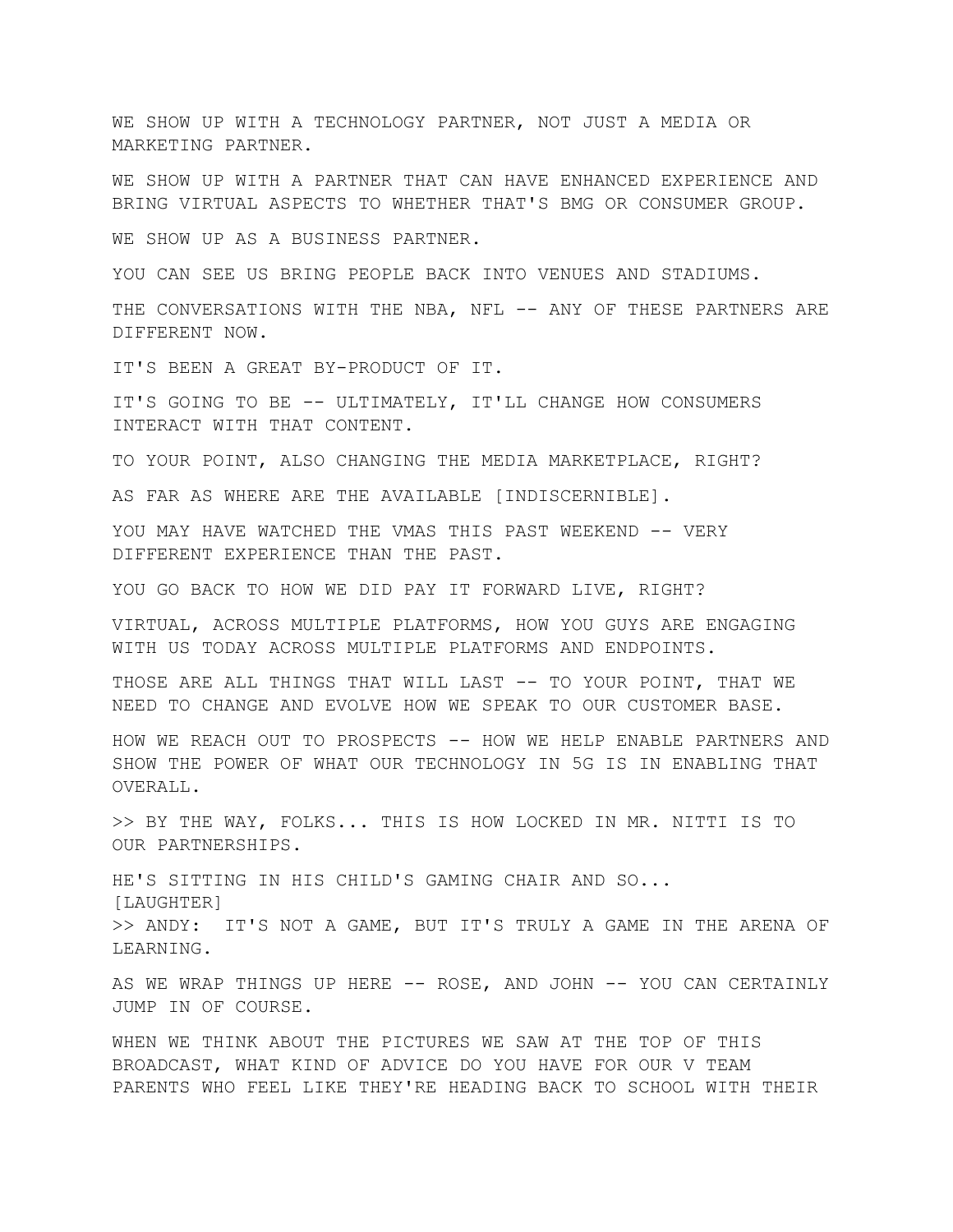KIDS? >> YEAH... I'M GOING TO ANSWER THAT -- BUT I WANT TO GO BACK FOR A SECOND AND WEIGH IN ON THE PARTNERSHIP.

WHAT I HEARD JOHN SAY -- I THINK WHAT'S IMPORTANT -- AS WE THINK ABOUT THIS EDUCATION SPACE IS... WE'RE ALL LEARNING THIS NEW VIRTUAL WORLD.

OUR PARTNERS ARE BEGINNING TO CHANGE THEIR NEW BUSINESS MODELS.

WE'RE TAKING LEARNING INTO THE EDUCATION SPACE FOR THESE TEACHERS -- FOR THESE STUDENTS, FOR THESE PARENTS.

BECAUSE... EDUCATION, OFTEN, AS WE KNOW IS UNDER-FUNDED.

OFTEN LACKS INNOVATION AND SO... I REALLY APPRECIATE ALL THAT ANDRES AND HIS TEAM ARE DOING -- ALL THAT JOHN AND HIS TEAM ARE DOING.

IT'S GIVING US AN OPPORTUNITY, AS A COMPANY, TO THINK ABOUT OUR PARTNERSHIP, OUR RESOURCES, AND WHAT CAN THEY MEAN IN EDUCATION?

AND HOW CAN WE HELP THEM REDEFINE THE EDUCATION SPACE?

FOLKS ARE RALLYING AROUND THIS ISSUE OF DIGITAL DIVIDE AND THINKING ABOUT UNIQUE PARTNERSHIPS TO ADDRESS EDUCATION.

THAT'S A LEADERSHIP MOMENT FOR VERIZON

HAVING SAID ALL THAT -- I'LL ANSWER YOUR QUESTION AND... I THINK AS A MOTHER, AS A PARENT... I'D GIVE TWO SETS OF ADVICE TO THE V TEAMERS.

GIVE YOURSELF SOME GRACE BECAUSE... NO MATTER WHAT YOU DO... YOU'RE PROBABLY GOING TO FEEL BAD ABOUT IT -- I WAS TALKING TO ONE OF THE DIRECTOR'S ON MY TEAM ABOUT THIS, JUST A COUPLE HOURS AGO.

YOU'RE SENDING YOUR KIDS TO SCHOOL -- YOU'RE NERVOUS AND CONCERNED ABOUT IT.

IF YOU'RE KEEPING THEM HOME -- YOU'RE NERVOUS AND CONCERNED ABOUT THEIR SOCIALIZATION.

NO MATTER WHAT DIRECTION YOU GO IN, YOU PROBABLY WILL FEEL LIKE YOU'RE NOT DOING THE RIGHT THING.

YOU HAVE TO GIVE YOURSELF GRACE.

THE OTHER THING I'D SAY, ASK YOUR COMPANY FOR WHAT YOU NEED.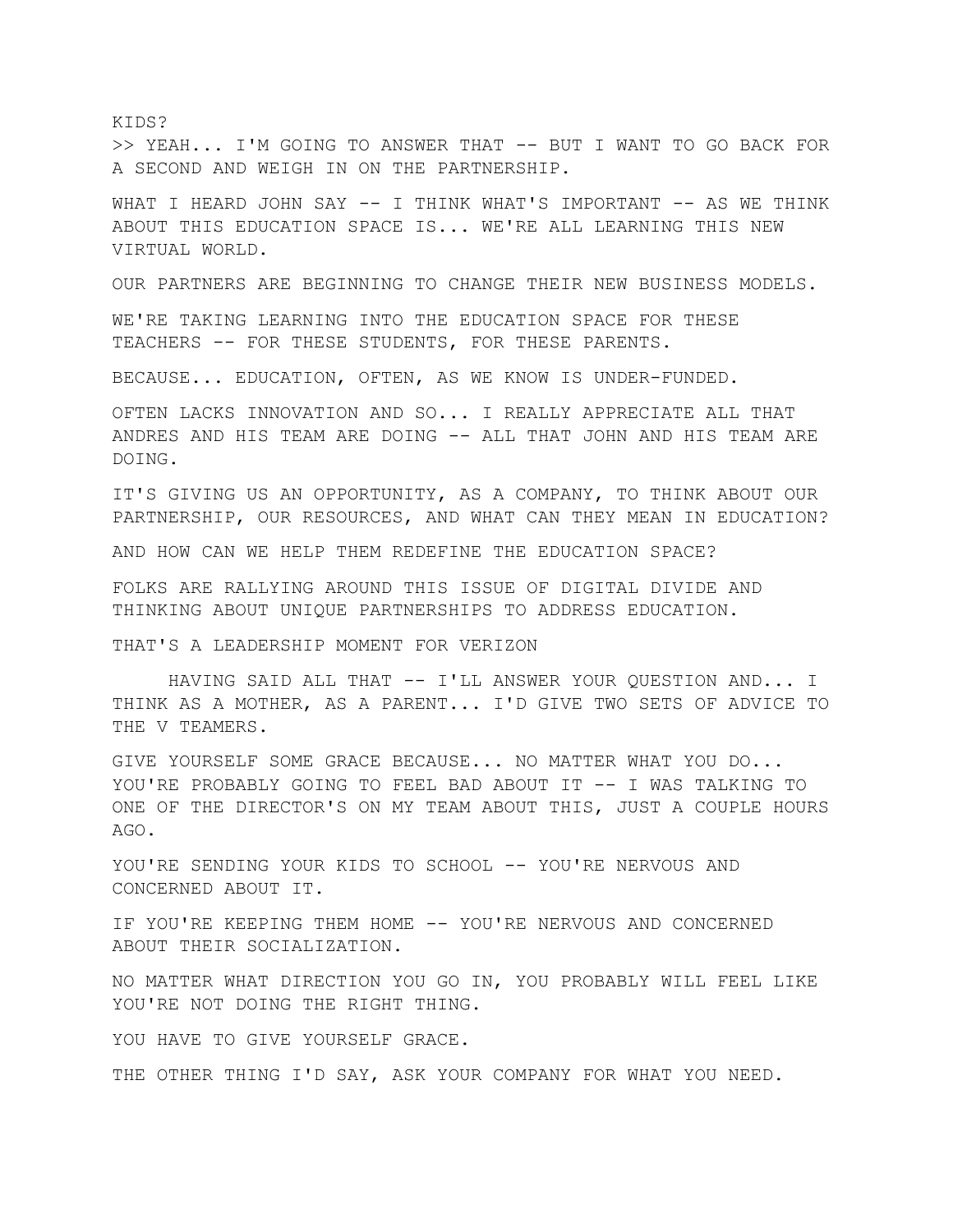AS YOU WORK WITH YOUR BOSS'S, YOUR SUPERVISORS, YOUR PEERS... BE VERY OPEN IN SHARING WHAT YOU'RE GOING THROUGH.

WE HAVE FOLKS WHO, KIDS WENT OFF TO COLLEGE AND SUDDENLY, THEY HAVE TO DROP EVERYTHING AND GO GET THEM.

WE HAVE INDIVIDUALS WHOSE SCHOOL DISTRICT HAS CHANGED THEIR, YOU KNOW... RETURN TO SCHOOL, TWO OR THREE TIMES -- PARENTS ARE TRYING TO FLEX ACROSS THAT.

SO... I THINK WITHIN VERIZON, WE'VE GOTTA ALWAYS HAVE A FINGER TO THE PULSE OF UNDERSTANDING WHAT OUR TEAMMATES NEED AND MAKING SURE THAT WE ARE FLEXIBLE IN GIVING THEM THAT SO THAT THEY CAN THRIVE.

SO... THAT'D BE MY ADVICE AS A PARENT AND AS A V TEAMER.

>> GREAT ADVICE, ROSE, THANK YOU.

WE'LL EXTENDS THAT OUESTION TO JOHN, AS WELL.

AS A DAD.

ANY THOUGHTS FOR OUR V TEAMERS? >> I THINK TO BUILD ON WHAT ROSE SAID AND TO TIE, ANDY, HAVING OPENNESS.

AS A PARENT, YOU'RE ALL IN THIS TOGETHER AND IT'S ALL UNKNOWN.

RIGHT?

AND SO... YOU KNOW... TO HAVE THAT FLEXIBILITY GOING INTO IT -- THINK ABOUT -- MY TEAM IS ALL FOCUSED ON CONTINGENCY PLANS FOR EVERYTHING WE'RE DOING.

THERE'S SO MANY UNKNOWNS.

SAME THING WITH SCHOOL FOR MY BOYS.

THEY'RE SUPPOSED TO GO IN EVERY THURSDAY, FRIDAY AND EVERY OTHER WEDNESDAY.

I'M GOING INTO THAT KNOWING THAT VERY MUCH, MAY WELL CHANGE.

YOU NEED TO ADJUST.

I HAVE HUGE TREPIDATION ABOUT THE DECISION TO KEEP THEM HOME AND EXPOSE THEM TO THAT ENVIRONMENT -- ALL YOU CAN DO IS EDUCATE YOURSELF AND WE'RE FORTUNATE ENOUGH THAT WE WORK AT A COMPANY THAT IS TECHNOLOGY-DRIVEN.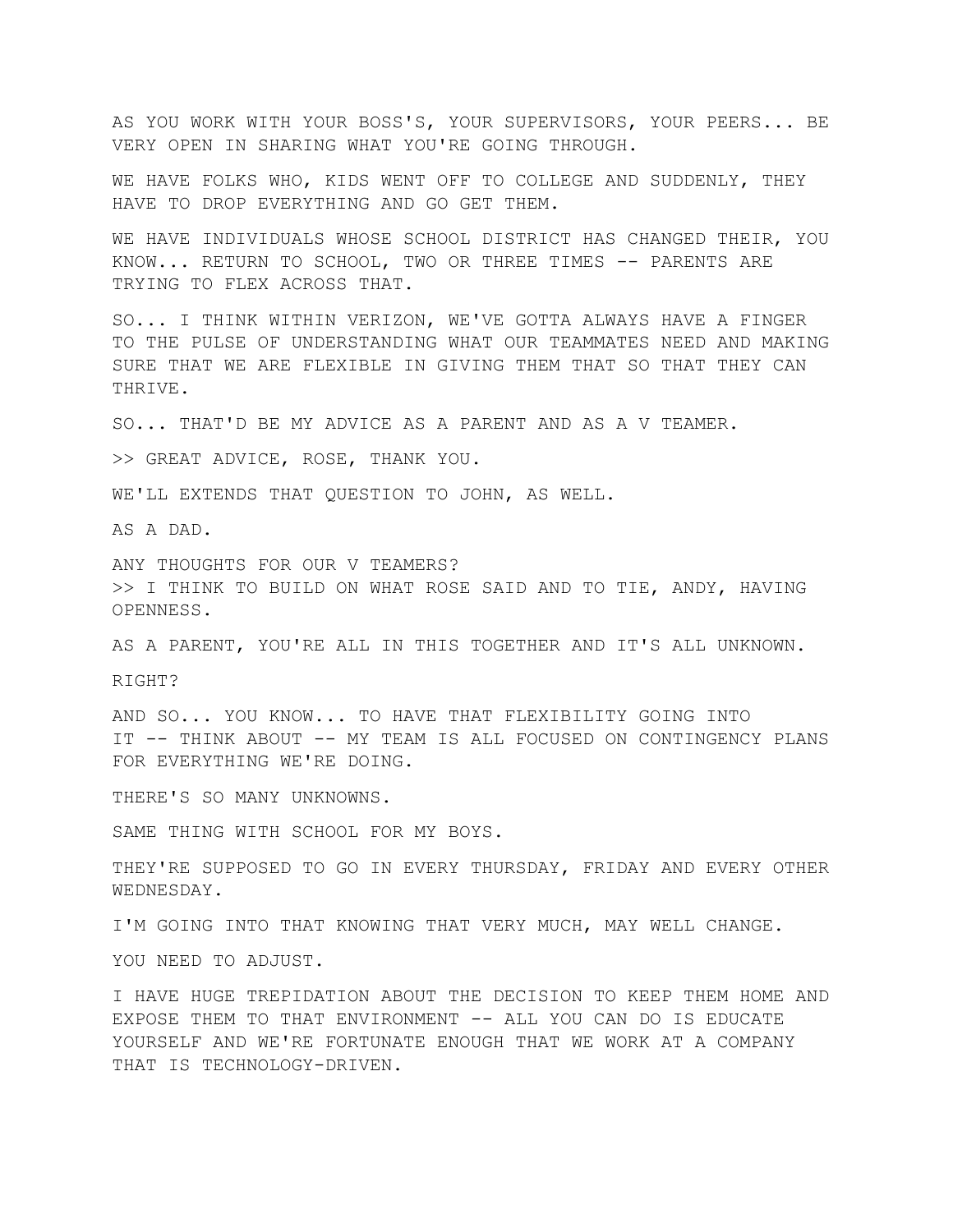WE'VE BEEN IN THIS VIRTUAL ENVIRONMENT -- WE CAN PROVIDE COUNSELING AND LEVEL OF UNDERSTANDING THERE.

WE KNOW THERE'LL BE CONTINGENCY AND CHANGES TO WHAT THAT EXPERIENCE IS AND COMMUNICATION IS GOING TO BE KEY, RIGHT?

TO THIS POINT AND BEING OPEN WITH THAT COMMUNICATION, THAT'S WHY YOU, AS A PARENT CAN BEST DO WHAT YOU NEED TO DO FOR YOUR FAMILY AND FOR YOUR CHILDREN AND ALSO FOR THE COMPANY.

>> WE ARE CERTAINLY ALL IN THIS TOGETHER.

AND AS WE WRAP UP, I DO WANT TO MAKE SURE WE ALL TAKE A LOOK AT THIS 30-SECOND SPOT AND THEN WE'LL COME BACK TO YOU, JOHN, AND ROSE, FOR FINAL THOUGHTS HERE.

AS WE THINK ABOUT OUR CHILDREN, AND WE WATCH THIS SPOT, I GUESS THE ASK IS REALLY THINK ABOUT, WHERE IS YOUR CHILD IN THIS ASK?

WHERE IS YOUR FAMILY IN THIS?

LET'S THINK ABOUT WHAT WE'RE DOING FOR OUR OWN FAMILIES AND FOR KIDS ACROSS THE COUNTRY -- LET'S PLAY THAT CLIP.

>> WITH EVERYTHING GOING ON RIGHT NOW, WE'VE HAD TO ALTER OUR CLASSROOM SETTINGS.

>> SCHOOL IS BACK AND VERIZON IS HERE TO HELP.

WE'RE SUPPORTING MILLIONS OF STUDENTS BY GETTING THEM ONLINE WITH DISCOUNTED CONNECTIVITY SO THEY AREN'T LEFT BEHIND.

WE'RE PROVIDING FREE TRAINING AND LEARNING RESOURCES TO TEACHERS TO ENHANCE REMOTE LEARNING.

WITH THE NEW YORK TIMES, WE'RE PROVIDING TEACHING TOOLS FOR A RAPIDLY CHANGING WORLD.

>> WE'RE LUCKY VERIZON SUPPORTS TEACHERS LIKE US -- >> THE NETWORK MORE PEOPLE RELY ON BELIEVE EVERY STUDENT SHOULD GET THE EDUCATION THEY DESERVE.

>> FANTASTIC AD.

SUMS UP WHAT WE TALKED ABOUT AT THE TOP OF THE HOUR, AS WELL AS, AS WE WENT THROUGH THE UP TO SPEED TODAY.

JOHN, FINAL THOUGHTS?

>> JOHN: I THINK IT PAYS OFF, WHAT WE'VE BEEN DOING IN MARKETING, RIGHT?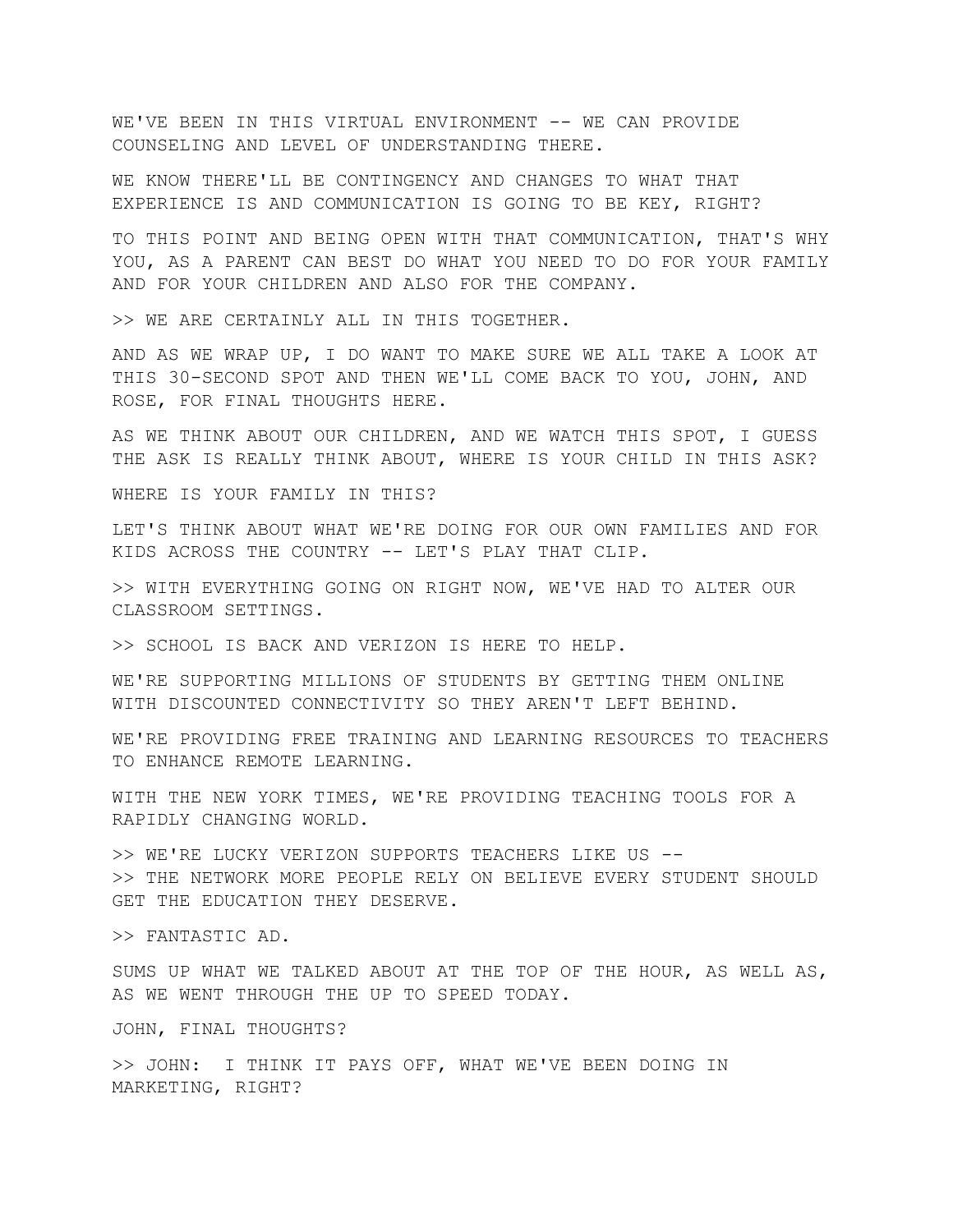THE REAL REASON, CAMPAIGNING AND SHOWING REAL CUSTOMERS HAS BEEN WHAT WE'VE BEEN DOING FOR THE PAST YEAR PLUS, RIGHT?

THAT'S SOMETHING THAT EVERYBODY'S FACING RIGHT NOW.

WE HAVE A GOOD BACK TO SCHOOL -- I THINK IT DOES A GREAT JOB IN SHOWING HOW WE HAVE A PART IN THAT, RIGHT?

HOW WE BRING PEOPLE TOGETHER AND ENABLE THOSE PARENTS AND CUSTOMERS AS THEY FACE THAT TOGETHER.

>> THANK YOU, JOHN.

ROSE... THE FINAL WORD?

AFTER WATCHING THAT AD?

FEELING THE PRIDE AND TALKING ABOUT WHAT WE TALKED ABOUT.

YOUR FINAL THOUGHTS?

>> SEVERAL THINGS -- FIRST OF ALL, IT DEMONSTRATES THAT WE'RE A TRUE PARTNER TO THE EDUCATION SECTOR.

IT'S THE WORK THAT THE BUSINESS UNITS ARE DOING -- UNDER ANDRES' TEAM, THE WORK MY TEAM HAS BEEN DOING, FOREVER.

IT'S REALLY DEMONSTRATING THAT WE HAVE FINGER TO THE PULSE IN THIS SEGMENT.

WE KNOW WHAT THE ISSUES ARE.

WE HAVE THE NETWORK STRENGTH AND RESOURCES TO BRING SOLUTIONS IN TO HELP TEACHERS BE SUCCESSFUL, HELP PARENTS BE SUCCESSFUL AND FRANKLY, MEET THE NEEDS OF THESE KIDS, WHERE MY HEART GOES TO.

THE VULNERABLE POPULATION THAT NEEDS IT MOST.

THE AD DOES A GOOD JOB SHOWING WE'RE THE PARTNER WHO IS THERE.

I THINK, EVEN BEYOND THAT -- YOU KNOW... ANDY, I THINK ABOUT IT AS A PART OF JUST OUR WHOLE CITIZENS VERIZON STRATEGY, RIGHT?

THAT WE'RE FOCUSED ON DRIVING ECONOMIC, ENVIRONMENTAL AND SOCIAL ADVANCEMENT AND YOU SHOULD LEAN INTO THAT ISSUE OF ADVANCEMENT.

THAT WE KNOW THAT EVEN WITH THE PANDEMIC, WE STILL HAVE AN OBLIGATION TO HELP PEOPLE ADVANCE.

AND... IF YOU DON'T GET IT RIGHT, FOR THESE KIDS NOW, THEY WON'T BE ABLE TO HAVE AN ECONOMIC -- A FUTURE OF ECONOMIC INDEPENDENCE IN THE FUTURE.